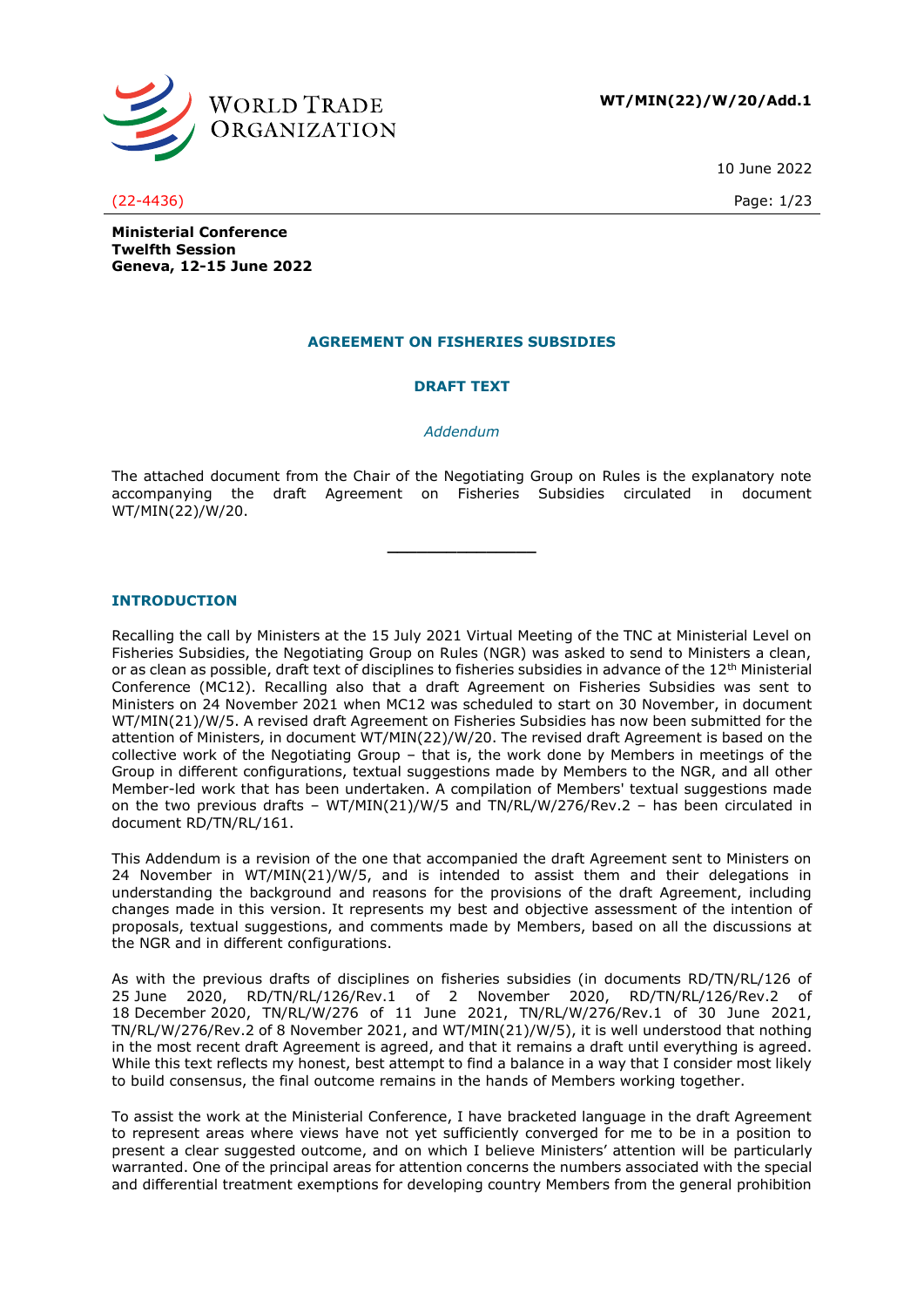- 2 -

on subsidies contributing to overcapacity and overfishing. These numbers are: the share of global marine capture fishing above which a developing country Member would not be able to avail of the exemptions; the share of global volume of marine capture production below which developing country Members would be exempt from the discipline; the transition period during which developing country Members would be exempt from the discipline, which also is relevant to a provision for Members graduating from LDC status; and the geographic scope of the exemptions for subsidies to low income, resource-poor and livelihood fishing or fishing related activities. Another area for Ministers' attention concerns the transparency provision on the use of forced labour.

Work will not pause until MC12 begins. Indeed, Members are intensively engaged in different configurations in trying to narrow differences and eliminate as many brackets as possible in this last period before MC12. As such, supplementary reports may be circulated before and during MC12.

**\_\_\_\_\_\_\_\_\_\_\_\_\_\_\_**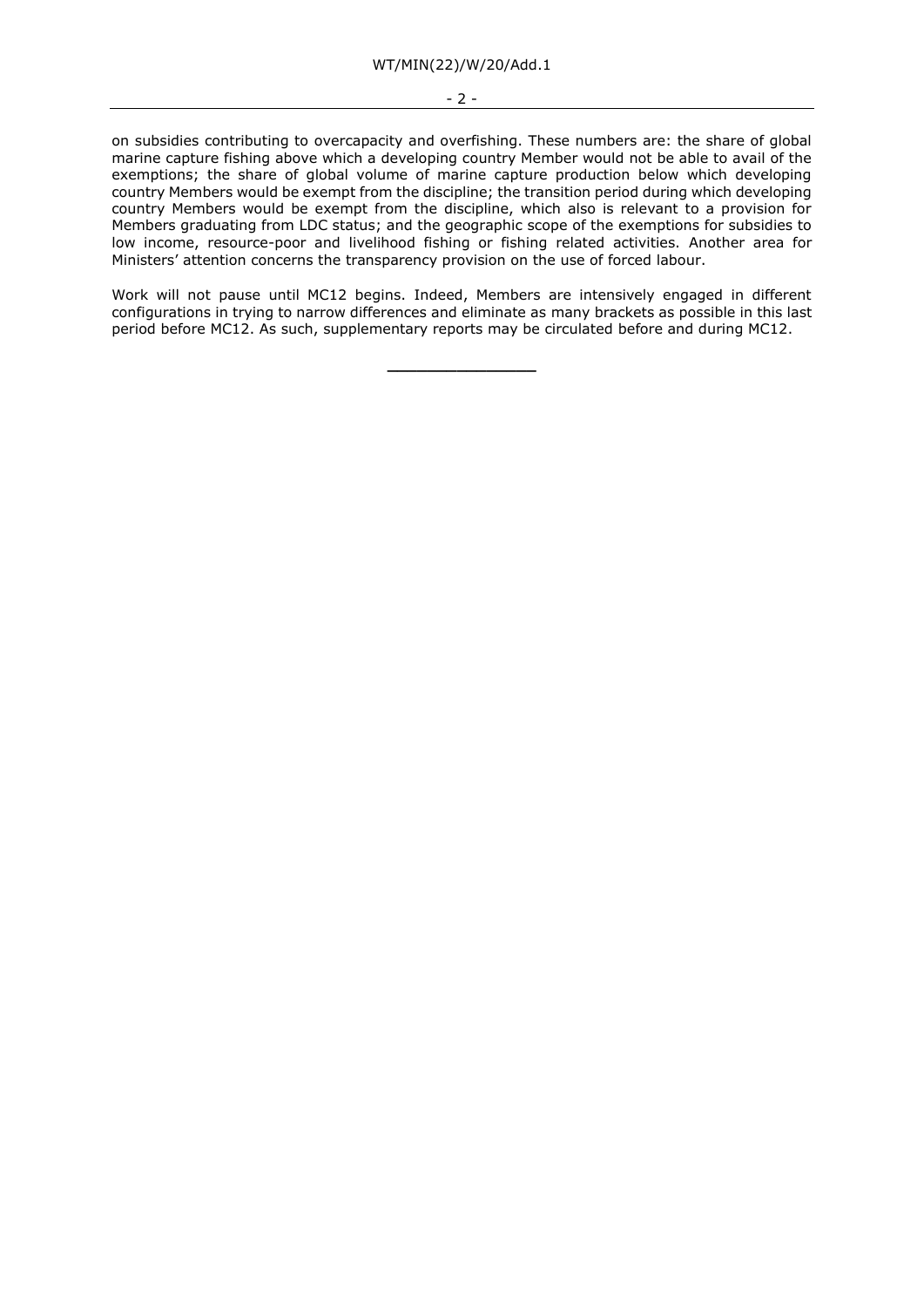# **ARTICLE 1: SCOPE**

1. Article 1 defines the scope of the fisheries subsidies disciplines as subsidies within the meaning of Article 1.1 of the Agreement on Subsidies and Countervailing Measures (the SCM Agreement) that are specific within the meaning of Article 2 of that Agreement, to marine wild capture fishing and fishing related activities at sea. Footnotes 1 and 2 have not been changed compared to the previous draft of the Agreement. Footnote 1 clarifies that aquaculture and inland fisheries are excluded from the scope of the disciplines, and footnote 2 clarifies that payments from one government to another government under fisheries access agreements are not within the scope, by indicating that those payments would not be deemed to be subsidies under the disciplines.

2. A new footnote 3 has been added, which was developed by delegations that worked together to resolve the differences between the two alternative texts that were in Article 5.3 of the previous draft, relating to subsidies to vessels not flying the flag of the subsidizing Member. According to Members, the language of the footnote is inspired by similar language found in previous texts in the negotiating process. This new footnote clarifies that a subsidy is attributable to the Member granting it, regardless of the flag or registry of the vessel involved or the nationality of the recipient. This footnote is one part of a new approach to address the issues previously addressed in two alternatives in the former Article 5.3. The other part of the new approach is in a new Article 5.4, which is described below.

3. Article 1.2 in the previous version of the text, which was in brackets, would have extended the scope of the Agreement to fuel subsidies that are not specific. The brackets indicated that no agreement had been reached on including this provision. The text of former Article 1.2 has been omitted from this draft because it is my assessment that, for both practical and systemic reasons, there is strong convergence among Members not to extend the scope of the disciplines to cover nonspecific fuel subsidies. On the other hand, it should be acknowledged that some of those Members that had proposed or supported disciplining all fuel subsidies, specific or not, on the basis that these are particularly harmful subsidies, continue to hold the view that non-specific fuel subsidies should be covered by this Agreement.

4. There is a shared understanding, however, that fuel subsidies are relevant under SDG target 14.6 and the MC11 mandate from Ministers<sup>1</sup>. In this regard, it has been noted that Article 1 already covers fuel subsidies that are specific, which is consistent with the current framework of the subsidies disciplines in the SCM Agreement. It also is commonly understood that non-specific fuel subsidies can contribute to excessive and illegal fishing, but the paucity of data and information on such subsidies makes it difficult to assess their extent and impact.

5. In this context, I would recall the very broad spectrum of views that have been expressed on the general issue of fuel, including but not limited to non-specific fuel subsidies, over the course of the negotiations. While some Members have consistently advocated including non-specific fuel subsidies, others have strongly opposed this, and neither side was moving from those diametrically opposing positions. As another facet of the fuel debate, there have been Members arguing that fuel detaxation schemes should be excluded entirely from the scope of the Agreement. However, this is strongly opposed by others, including those who seek to bring all fuel subsidies, whether specific or not, into the scope of the Agreement. In the view of these Members, fuel subsidies including in the form of detaxation schemes, were they to be found to be subsidies, are among the most harmful for fisheries sustainability, such that there is no justification to carve any such programmes out of the Agreement, given its sustainability focus.

6. Coming back to the treatment of non-specific fuel subsidies in the text, while the proposed Article 1.2 in the scope has appeared in the previous draft texts, it was clear that neither including this provision nor staying silent on non-specific fuel subsidies was attracting convergence. As an attempt to bridge this gulf in positions, some Members began to suggest that including transparency provisions in respect of non-specific fuel subsidies could be a possible compromise. Reflecting the interest in this sort of a solution, Article 8.1bis was introduced in the previous draft. At the time, it was recognized that both the content and the placement of such a provision would need further work and reflection by Members.

 $1$  WT/MIN(17)/64.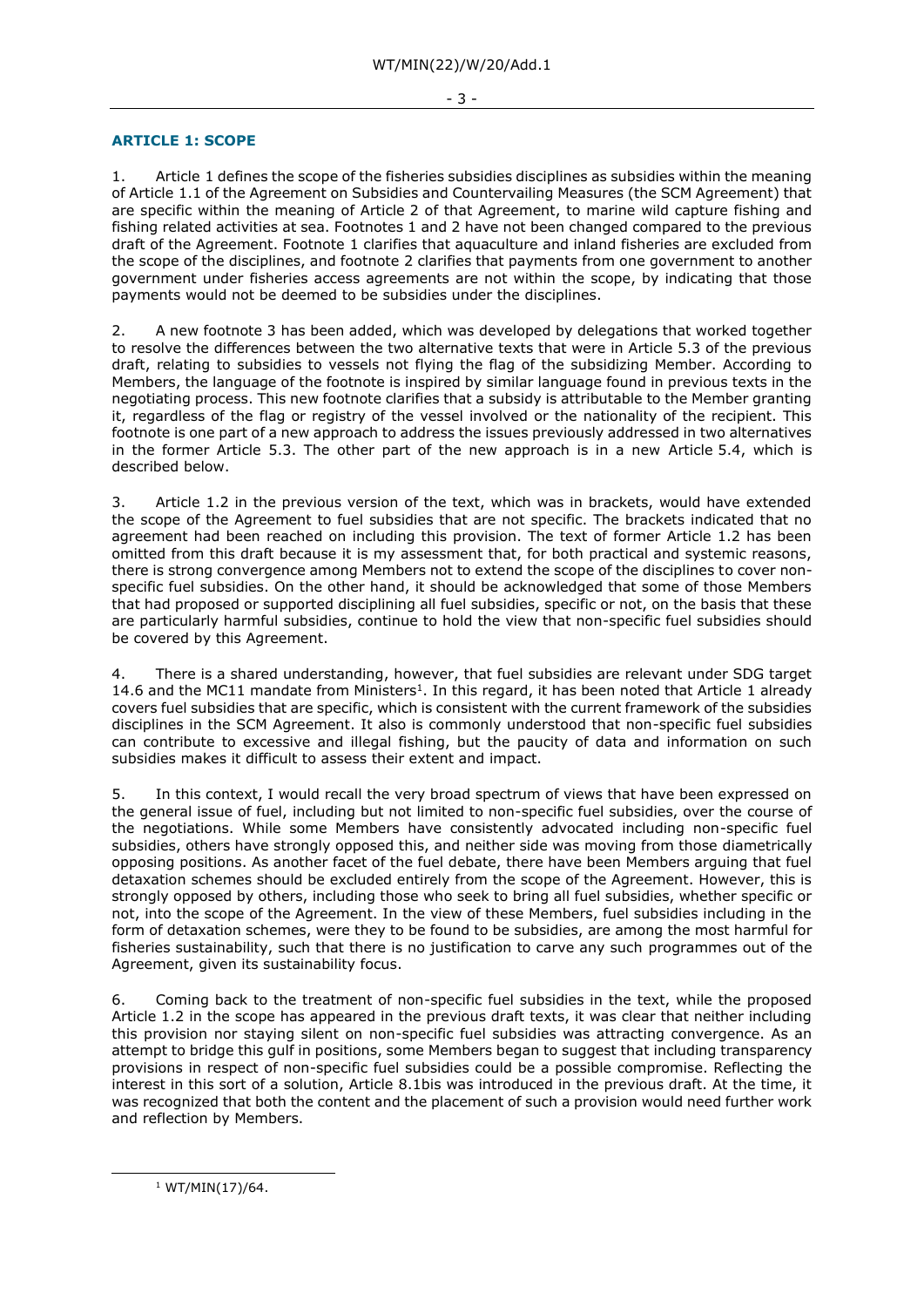7. In our recent work in the Negotiating Group, I was happy to learn that a group of Members with different and somewhat opposed views on this issue had worked together to elaborate a text for transparency in respect of non-specific fuel subsidies around which all of them could converge. These Members made clear that for them, including this transparency provision in the Agreement would be a compromise alternative to including non-specific fuel subsidies within scope. The language developed by this representative group is reflected in new Article 8.2 in the draft Agreement. It has been noted in the discussions of a transparency provision that a major advantage of such a provision is that it would develop an information base about such subsidies that would be of great benefit in the review of the Agreement's operation and that might point the way toward developing future disciplines in this area. Weighing up all of these considerations that have been brought to the fuel debate, my assessment is that inclusion of the transparency provisions in Article 8.2 represents a compromise that everyone should be able to live with.

### **ARTICLE 2: DEFINITIONS**

8. There has been no change to Article 2, which contains definitions for five terms that apply throughout the disciplines. The definitions of the first four terms, in (a) through (d), for "fish", "fishing", "fishing related activities" and "vessel", were taken from the Agreement on Port State Measures (PSMA).

9. Since the previous revision of the draft Agreement was distributed, some questions were raised as to the breadth of the definition of fish. It was recalled that this definition was taken from the PSMA and responds to Members' general desire not to create a new definition in the WTO.

10. Earlier discussions had also considered the placement of the term "at sea" in the definition of the term "fishing related activities" in (c) to clarify that onshore activities are not covered by the disciplines. However, it is clearly understood among Members that the term "at sea" in Article 2(c) covers all of the activities referred to in the definition, i.e., that the activities in question are those that take place at sea, and that the Agreement does not apply to such activities performed on land. Given this clear understanding, and to avoid modifying language taken as is from the PSMA, no change in the word order has been made.

11. Concerning the general definition of the term "operator" in Article 2(e), as explained in the previous Addendum, this was taken from the facilitator's work. In an earlier draft, it was a footnote to one of the substantive disciplines on subsidies contributing to IUU fishing. Since then, given that the term "operator" is also used elsewhere, the general elements of that definition were moved to Article 2(e), whereas the specific part addressing IUU fishing aspects was retained in its original placement in that pillar. The text in Article 2(e) remained unchanged except for the deletion in the preceding version of the text of the qualifier "on board" that had appeared after "any person". This change reflects the general understanding that the term "operator" should not be too narrow or rigid as this could allow the disciplines to be circumvented through leasing, corporate structures or other arrangements, where someone who was not on board the vessel that had engaged in IUU fishing was directing and controlling its activities.

# **ARTICLE 3: SUBSIDIES CONTRIBUTING TO ILLEGAL, UNREPORTED AND UNREGULATED FISHING**

#### **Overview**

12. Article 3 contains the discipline on subsidies contributing to IUU fishing. It has not been amended since the previous draft apart from the introduction of a reference to the Committee to be established under the Agreement, and the removal of the brackets from Article 3.8.

#### **Footnote 4**

13. Footnote 4 to the title of Article 3 defines the term "illegal, unreported and unregulated" fishing through a reference to paragraph 3 of the International Plan of Action to Prevent, Deter and Eliminate Illegal, Unreported and Unregulated Fishing (IPOA IUU).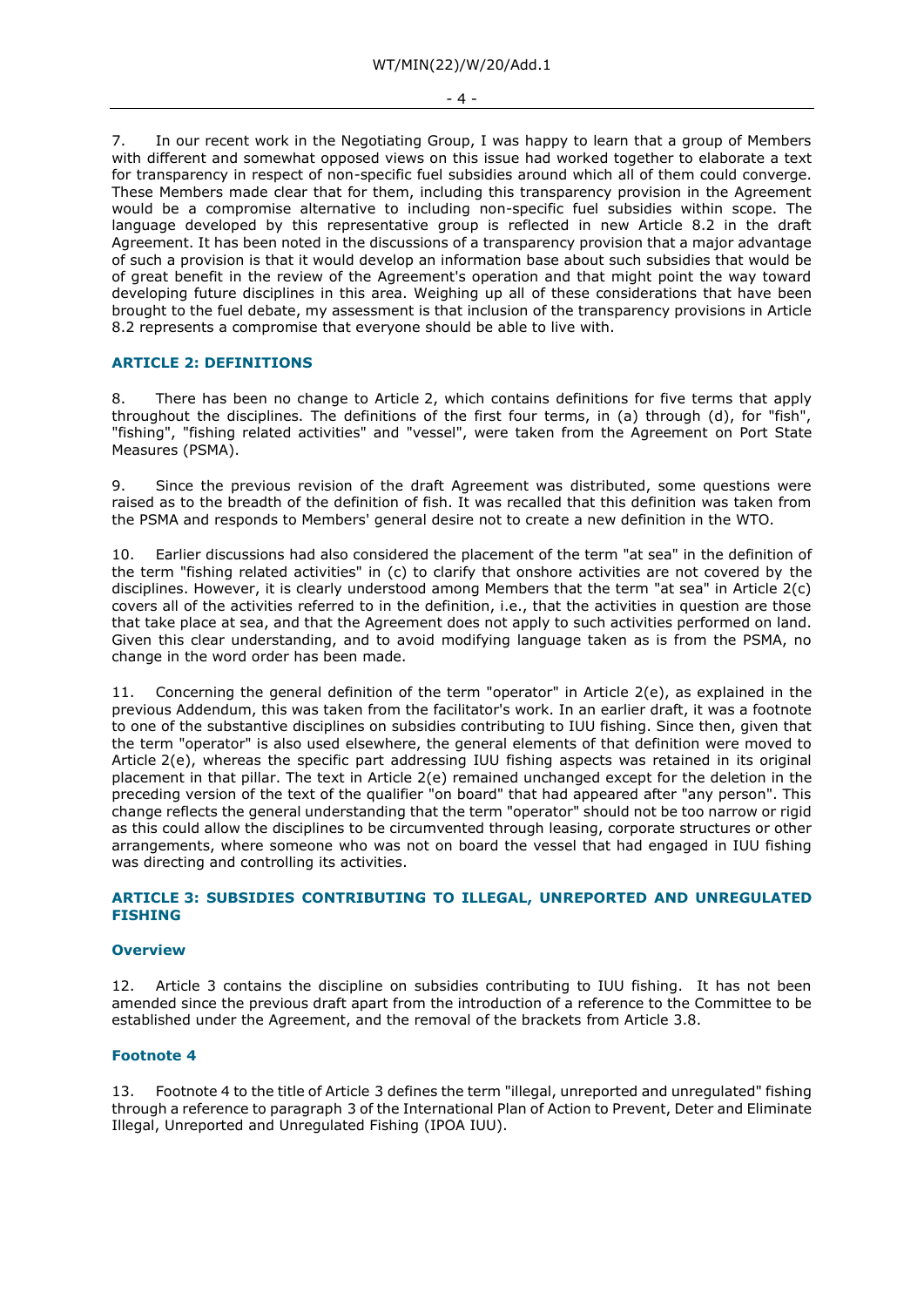#### **Article 3.1**

14. Article 3.1 contains the basic prohibition in respect of subsidies to IUU fishing, by stating that subsidies to a vessel or operator engaged in IUU fishing or fishing related activities in support of IUU fishing are prohibited. The phrase "fishing related activities in support of such fishing", which had been introduced in a previous draft text (TN/RL/W/276/Rev.2), is meant to ensure that the scope of Article 3.1 should be the same as that referred to in Article 1, as well as that of the other disciplines, all of which apply to both fishing and fishing related activities.

# **Footnote 5**

15. Footnote 5 defines the term "operator" for the purpose of Article 3 and clarifies the prohibition on subsidies to operators. As explained above, the general elements of the definition of the term "operator" are found in Article 2(e), whereas the aspects specific to Article 3 appear in this Article.

16. Footnote 5 also clarifies that the prohibition on subsidies to operators engaged in IUU fishing applies to subsidies provided to fishing and fishing related activities at sea. While many Members were comfortable with this language, a few Members supported amending this text so that the prohibition on subsidies to operators would apply only to subsidies provided to fishing and fishing related activities at sea carried out by the vessel engaged in IUU fishing. Other Members took the opposite view, arguing that any affirmative IUU fishing determination regarding an operator, even involving a single vessel, should trigger the prohibition on all subsidies to the operator as a whole, and not only subsidies to the vessel or vessels involved in the specific incident of IUU fishing.

17. This is an important issue for many Members, as it is generally seen as being closely linked to the other provisions of Article 3. Some delegations sought to limit the subsidies prohibition on operators to the vessels engaged in IUU fishing as they saw this as being particularly linked to the conditions under which the subsidies prohibition is triggered by an IUU determination made by a foreign authority (provided for in Article 3.3). Thus, the drafting of the footnote on operators should not be seen in isolation. This and the related provisions are aimed at striking a delicate balance between an effective subsidy prohibition on the one hand, and an assurance that the subsidy prohibition would not be improperly triggered on the other hand.

18. The text of Article 3.1 represents a middle point between those who wanted the prohibition to apply to all vessels of an operator and those who wanted it to apply only to the vessels engaged in the particular IUU fishing incident. In particular, the current draft does not specify this one way or the other, and instead aims to ensure that the scope of the subsidy prohibition will be determined by the scope of the IUU fishing determination. As such, if an IUU fishing determination implicates a single vessel, the subsidies to that vessel are what would be prohibited. If, however, an IUU fishing determination implicates an operator as a whole, instead of or in addition to the vessel, the subsidies to that operator also or instead would be prohibited. This is consistent with the general understanding that the WTO does not, and should not, itself become involved in or prejudge the substantive nature and scope of any IUU fishing determinations. This understanding is critical for many Members.

# **Article 3.2**

19. Article 3.2 defines what constitutes IUU fishing as referred to in Article 3.1; that is, it defines what constitutes IUU fishing for the purpose of triggering the subsidy prohibition in Article 3.1. In particular, a vessel or operator is considered to be engaged in IUU fishing when it has been found to be doing so by one of the entities listed in Article 3.2, namely a coastal Member, a flag State Member, or a relevant Regional Fisheries Management Organization or Arrangement (RFMO/A).

20. Once again, it should be emphasized that the listing of these entities is not meant to affect their competence to make IUU fishing determinations, nor to create a hierarchy among them. The current text contains certain clarifying language to this effect.

• Footnote 7 to the chapeau of Article 3.2 clearly states that "Nothing in this Article shall be interpreted as affecting the competence of the listed entities under relevant international instruments or granting new rights to the listed entities in making IUU fishing." The aim is simply to clarify explicitly what has always been intended. That is, that the fact of being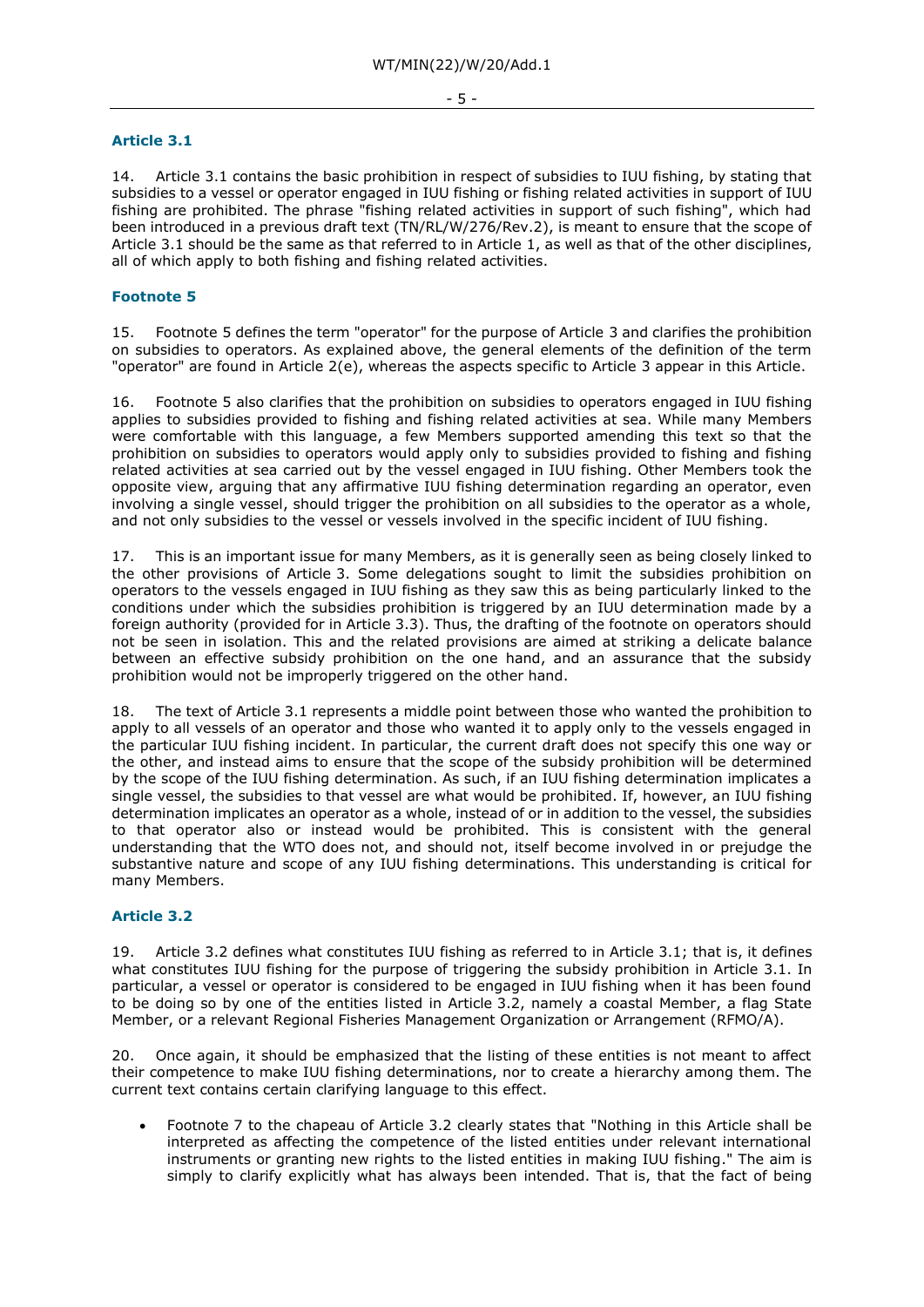referred to in this provision of this Agreement does not change, and especially does not expand, the roles of these entities beyond those already existing under other relevant international instruments.

- The chapeau also states that a vessel or operator is considered to be engaged in IUU fishing only if there is an "affirmative" determination of such fishing. The qualifier "affirmative" clarifies that a qualifying affirmative determination by any listed entity is not nullified or negated by a negative determination by any other listed entity. This comports with the language in Article 3.3(a), defining an affirmative determination as a final finding that a vessel or operator "has engaged in IUU fishing", or a final listing of a vessel or operator by an RFMO/A.
- The chapeau of Article 3.2 also states that an affirmative determination may be made by "any" of the entities listed thereunder. The listed entities are connected by the conjunction "or", clarifying that there is no hierarchy among them.

21. The term "areas" is used in answer to a concern that had been raised by some Members to ensure that this clause covers all living marine resources of a coastal Member, including sedentary species in a coastal Member's continental shelf area.

22. In subparagraph (c), the condition "including through the provision of timely notification and relevant information" addresses a concern that IUU fishing determinations made by RFMO/As are not subject to the procedural requirements set out in Article 3.3(b). However, that language pertains specifically to IUU fishing determinations made by coastal Members and it does not squarely fit the situation of RFMO/As. In addition, subparagraph(c) already refers to the rules and procedures on the RFMO/A and relevant international law. To address more explicitly the procedural concerns over IUU fishing determinations made by RFMO/As the provision requires these entities to provide timely notifications and relevant information.

# **Article 3.3**

23. Article 3.3 sets out the conditions for triggering the subsidies prohibition in Article 3.1. Subparagraph (a) provides that the "affirmative determination" referred to in Article 3.2 is the "final finding" of IUU fishing by a coastal Member or flag state Member in the case of an IUU fishing determination by a coastal Member of a flag State Member, and the "final listing" in the case of an RFMO/A.

24. Subparagraph (b) contains specific conditions applicable to IUU fishing determinations made by coastal Members. The approach in this subparagraph is based on the completion of specific required procedural steps, set forth in the chapeau of Article 3.3(b) and its subparagraphs (i) through (iii). The aim of these requirements is to provide clarity and certainty on what the coastal Member is obliged to do for its IUU fishing determination to trigger the subsidy prohibition as it applies to the subsidizing Member.

25. First, the chapeau of Article 3.3(b) requires that the determination be based on relevant factual evidence and, second, subparagraphs (i) through (iii) list what the coastal Member must provide to the flag state Member, and/or the subsidizing Member if known.

26. Concerning the factual evidence requirement in the chapeau, this is similar to a previously considered term "positive evidence". Many Members considered that to be a well-established and universal concept. As noted above, however, some Members were concerned that a positive evidence standard would invite WTO scrutiny of the quality of the evidentiary basis of domestic IUU fishing determinations, and argued for no reference to any supporting evidence or information. The term "relevant factual information" represents a compromise between these opposing views, by requiring that IUU fishing determinations be based on relevant factual information and, leaving no room for the quality of that information to be questioned or judged in the WTO. The first part of the text in (b) also contains the requirement that a coastal Member's IUU fishing determination must be "based on relevant factual information". This is intended to ensure that IUU fishing determinations are factbased.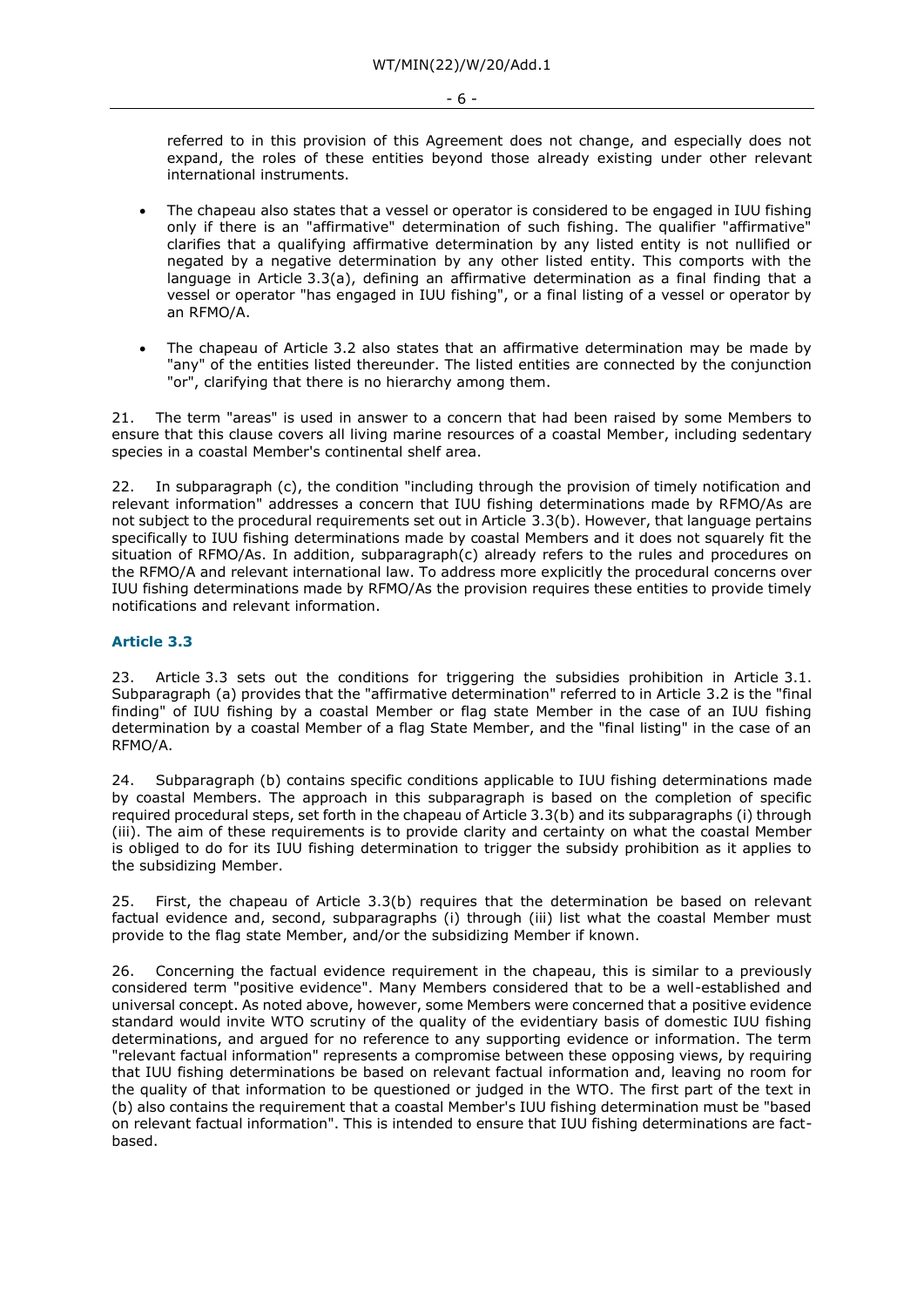27. Subparagraph (i) requires timely notification to the flag state Member and/or the subsidizing

Member if known of the commencement of the process that could potentially lead to an IUU fishing determination – namely either "that a vessel or operator had been temporarily detained pending further investigation for engagement in" IUU fishing or "that the coastal Member has initiated an investigation for" IUU fishing. Such a notification should be made through appropriate channels and include "reference to any relevant factual information, applicable laws, regulations, administrative procedures, or other relevant measures".

Subparagraph (ii) requires the coastal Member to provide the flag State Member and/or the subsidizing Member "an opportunity to exchange relevant information prior to a determination, so as to allow such information to be considered in the final determination". There is no prescriptive or rigid form as to how this exchange should take place, as clarified in footnote 9, which states that this exchange may include an opportunity to dialogue or for a written exchange if requested. To this end, the draft text provides that it is up to the coastal Member to specify how the information exchange should be carried out.

29. Subparagraph (iii) requires the coastal Member to notify the final determination and any sanctions applied, including their duration if applicable, to the flag State Member and/or the subsidizing Member. Thus, subparagraphs (i) through (iii) set forth in detail the bilateral obligations of the coastal Member vis-à-vis the flag state Member and/or the subsidizing Member from the beginning to the end of the proceedings that result in a final determination that triggers the subsidy prohibition.

30. A further, multilateral, notification obligation to the Committee on Fisheries Subsidies established by the Agreement, is contained in the chaussette to Article 3.3. This provision requires the coastal Member to notify its affirmative determinations of IUU fishing to the Committee. This notification requirement is aimed at providing transparency as to the IUU fishing determinations that are relevant under the Agreement, and at putting all Members on notice given that the Member subsidizing a given vessel or operator determined to have engaged in IUU fishing is not always known. The reference to the name of the Committee has been added since the previous draft. As this is the first time that the Committee is referred to in the draft Agreement text was added to make clear that "the Committee" referred to is the one to be established by Article 9.1.

31. Reading all of these provisions together, the draft text of Article 3.3 represents a very delicate balance among the long-held divergences of views on this provision. It retains meaningful checks on IUU fishing determinations made by coastal Members using objective procedural requirements and a fact-based standard. This, in turn, reinforces the effectiveness of the subsidies discipline by avoiding and minimizing subjective scrutiny of IUU fishing determinations made by competent authorities.

# **Article 3.4**

32. Article 3.4 concerns the minimum duration of the subsidy prohibition on the basis of an affirmative IUU fishing determination. This article requires the subsidizing Member, in setting the duration of the prohibition resulting from an IUU fishing determination, to take into account the nature, gravity and repetition of the IUU fishing that was committed. This Article further provides that the prohibition is to apply for at least as long as the sanction on the vessel or operator resulting from the IUU fishing determination, or at least as long as the vessel or operator is listed by an RFMO/A, whichever is the longer.

33. While Members broadly agree that proportionality between the IUU fishing at issue and the subsidy prohibition is important, there were long-standing divergences on how this should be reflected in the disciplines. Some Members considered that proportionality is already taken into account by the competent entities in making the IUU fishing determinations, as well as in determining the sanctions or in listing a vessel or operator as having engaged in IUU fishing. In this view, an affirmative IUU fishing determination and the sanction or listing of a vessel or operator should be considered proportional to the offence, meaning that the minimum duration of the prohibition based on the duration of the sanction necessarily also would be proportional to the gravity of the violation.

#### - 7 -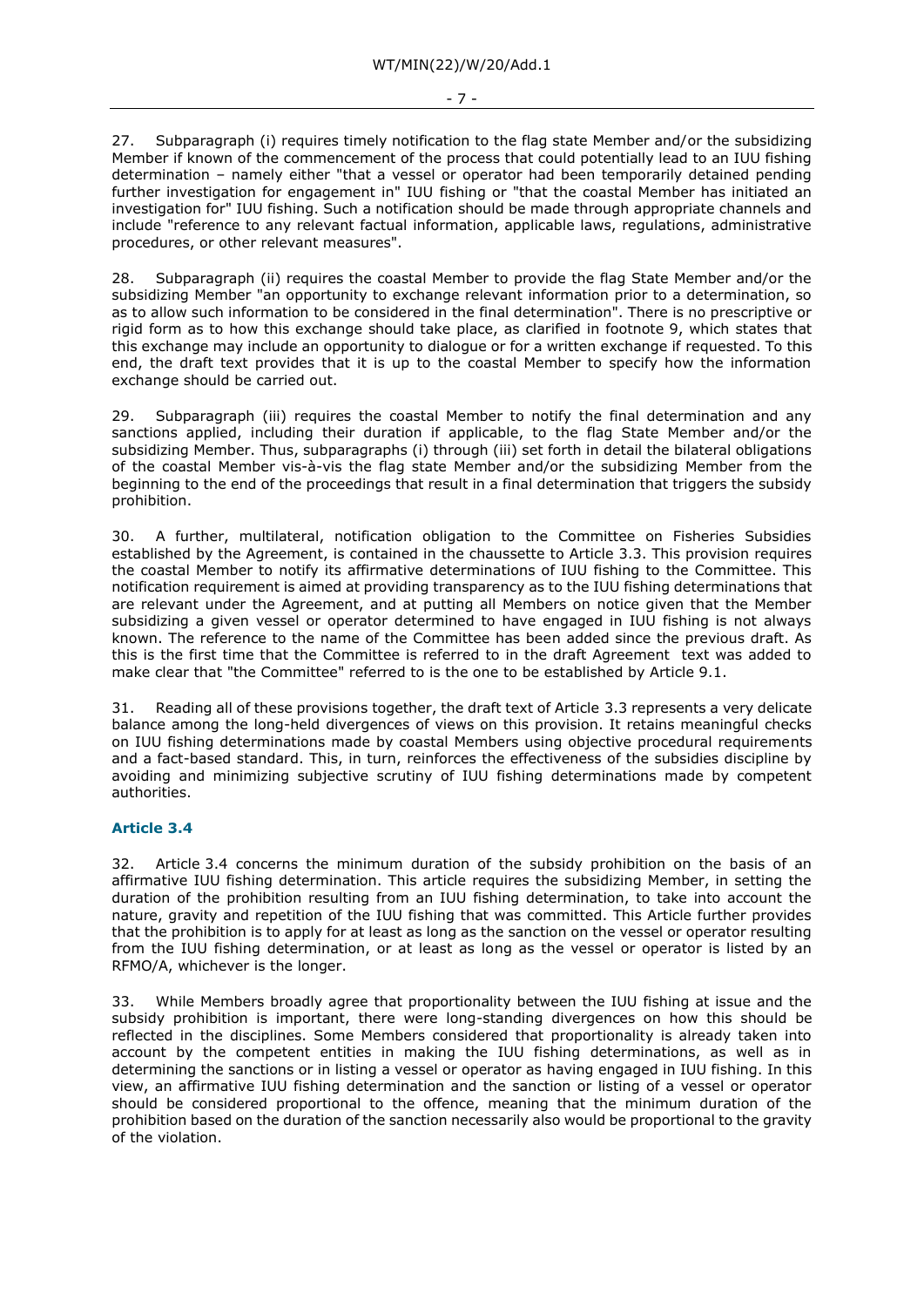34. Other Members were concerned that proportionality might not always be reflected in the sanction on or listing of a vessel or operator. Recalling that a subsidizing Member would have to remove its subsidies as a result of another Member's or entity's IUU fishing determinations, these Members considered that the subsidizing Member should be able or be required to take proportionality into account when determining the duration of the subsidy prohibition.

This issue was perceived to be intrinsically linked to Article 3.3 by many Members, as one of the core issues for them is whether and how proportionality should be taken into account by the entity making the IUU fishing determination and deciding on the sanction on or listing of a vessel or operator. Overall, in the context of the draft of Article 3.3, Members were generally comfortable with the structure of Article 3.4, which sets the minimum duration of the subsidy prohibition as that of the sanction or listing by an RFMO/A, while recognizing that proportionality is also to be taken into account by the subsidizing Member in setting the duration of the subsidy prohibition over and beyond the minimum.

- 36. That said, the draft contains certain clarifying language on a number of aspects:
	- the text provides that the subsidizing Member "shall" consider proportionality, instead of the permissive "may" used in a previous text. This is to clarify that it is not only the subsidizing Member's right, but also its obligation, to take proportionality into account when determining the duration of the subsidy prohibition;
	- the text also clarifies that the duration of the sanction on, or the listing by an RFMO/A of, a vessel or operator as having engaged in IUU fishing is the minimum duration for the subsidy prohibition, by stating that the subsidy prohibition shall apply "at least" as long as the sanction or the listing; and
	- the text clarifies that sanctions are imposed by coastal Members, whereas listing of a vessel or operator as having engaged in IUU fishing is done by RFMO/As.

37. Importantly, the language of Article 3.4 reflects a delicate balance in the IUU fishing disciplines as a whole. In relation to Article 3.3, it is linked to Article 3.3(b)(iii), which requires direct notification by the coastal Member to the flag state Member and/or subsidizing Member, if known, of any sanctions it has applied and, if applicable, their duration. The coastal Member also is required to notify any affirmative determinations to the Committee. The subsidizing Member, in turn, is also accountable under Article 3.5 to notify to the Committee of the measures it has taken in applying the subsidy prohibition under Article 3.1. These are viewed as essential elements linked to and complementing Article 3.4, by ensuring that the coastal Member has put the subsidizing Member, if known, on notice of the final determination, and the sanction and its duration on the one hand; and on the other hand, by requiring the subsidizing Member to notify the implementation of the obligations on it arising under Article 3.4.

# **Article 3.5**

38. As indicated above, Article 3.5 requires the subsidizing Member to notify to the Committee in accordance with Article 8.4 the measures it has taken pursuant to Article 3.1, that is the measures it has taken to implement the subsidy prohibition triggered by an IUU fishing determination. While Article 8.4 is a general provision requiring notification of measures taken to ensure the implementation and administration of the disciplines, more specific language is included in Article 3 via Article 3.5 to provide for transparency on the implementation of the prohibition in Article 3.1 in the particular cases where it is applied. Furthermore, as explained above, the drafting effectively provides for alignment of the scope of the prohibition to the scope of the IUU fishing determination, in particular as to whether the latter covered certain vessels only, or also or instead the operator.

# **Article 3.6**

39. Article 3.6 sets out a role that port State Members could play in the disciplines on subsidies to IUU fishing. This provision reflects Members' recognition of the unique position of port State Members in combatting IUU fishing, including pursuant to the PSMA. In particular, Article 3.6 provides that when a port State Member has notified a subsidizing Member that it has clear grounds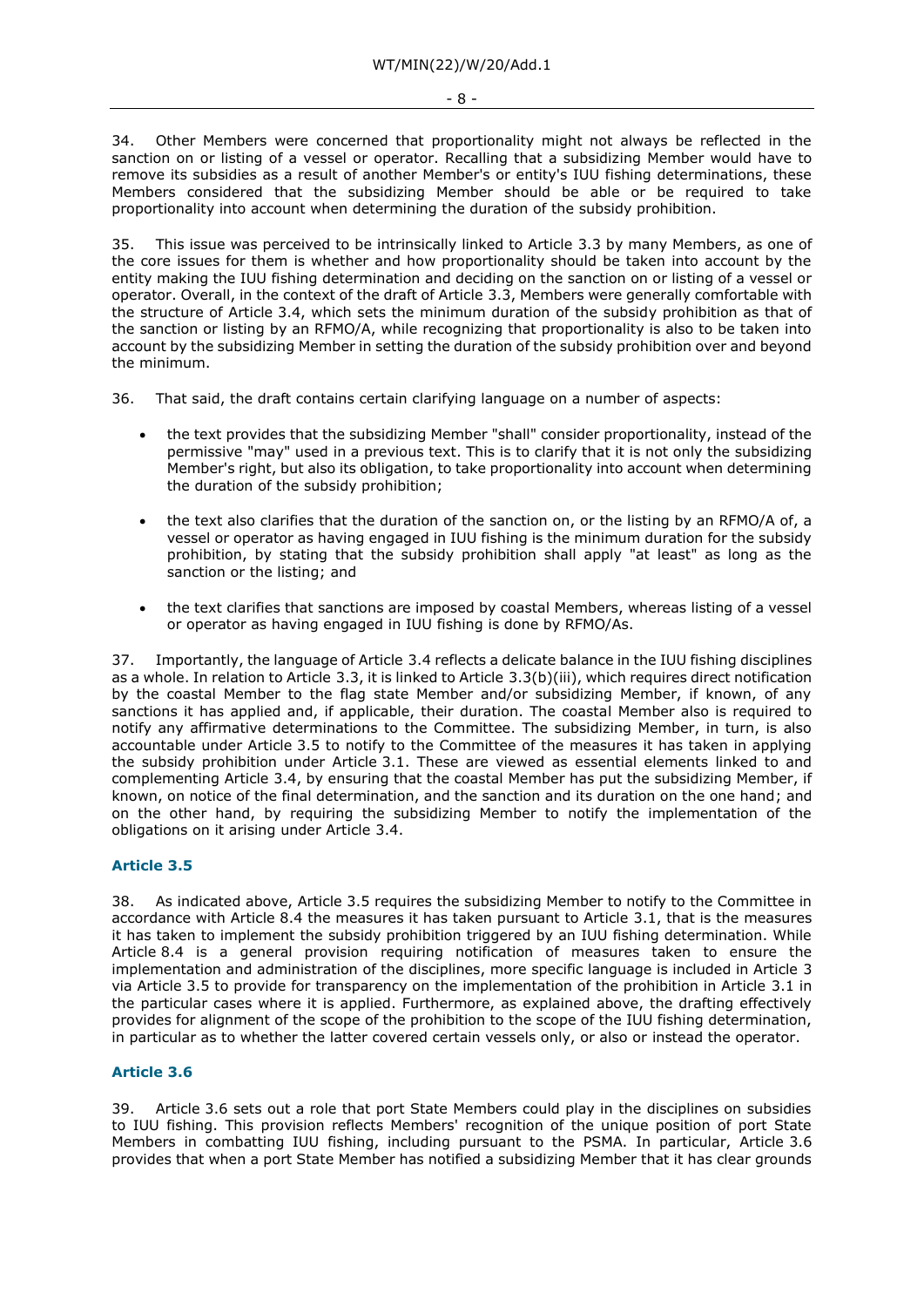#### - 9 -

to believe that a vessel in its port has engaged in IUU fishing, the subsidizing Member shall give due regard to this information and take such actions as it deems appropriate.

# **Article 3.7**

40. Article 3.7 is an obligation to implement relevant laws, regulations and/or administrative procedures to ensure that the prohibited subsidies are not granted or maintained. In the evolution of this text, previous draft notification language for the instruments referred to in Article 3.7 was removed based on Members' view that this requirement is covered by Article 8.4.

### **Article 3.8**

41. Article 3.8 provides for special and differential treatment (SDT) for the IUU fishing pillar, in the form of a "peace clause". The peace clause is for two years for developing Members, including least developed country (LDC) Members, in respect of subsidies for low income, resource-poor and livelihood fishing or fishing related activities, up to 12 nautical miles from the baseline. The effect of the peace clause is that the disciplines do apply but are not subject to the dispute settlement procedures during the specified duration. This is in line with the view shared by many Members, including many developing country Members, that subsidies to IUU fishing should be eliminated. At the same time, the unique and vulnerable circumstances of the artisanal fisheries sector have been raised as particularly challenging for developing country Members in implementing the disciplines. The peace clause in Article 3.8 is meant to address both of these concerns, while keeping with the mandate to eliminate subsidies to IUU fishing.

42. The brackets in the previous draft around the period of two years and the limit of 12 nautical miles have been removed to reflect an emerging convergence around this text. That said, some Members remain firmly of the opinion that there should be no special and differential treatment for subsidies contributing to IUU fishing. Other Members would prefer a peace clause of a longer duration.

43. Some questions about scope have been raised under the heading of subsidies that contribute to IUU fishing but may be more general in nature. This would concern livelihood support, which could take various forms such as monetary assistance or direct nutritional support, provided to assist families during closed fishing seasons. In a scenario where a fisher was found to have been fishing illegally the question arises whether this livelihood support would be prohibited on the grounds that it contributes to IUU fishing. It is difficult to see how such livelihood or nutritional support could be considered a subsidy "to marine wild capture fishing and fishing related activities at sea", given that at the time of receipt the recipient was not allowed to fish. Furthermore, even if for purposes of argument this were the case, the duration of any subsidy prohibition arising from an IUU fishing determination would be linked to the duration of the sanction for the illegal fishing via Article 3.4. Finally, the establishment of its IUU fishing regime, including any sanctions, is for each Member to determine.

### **ARTICLE 4: SUBSIDIES REGARDING OVERFISHED STOCKS**

44. Article 4, which addresses subsidies to overfished stocks, is the second of the core disciplines in the Agreement and addresses those situations where subsidies are provided for fishing or fishing related activities regarding a stock recognized as overfished by a coastal Member or a relevant RFMO/A. This Article has not been changed compared to the previous draft, apart from the removal of brackets from around and inside Article 4.4.

# **Article 4.1**

45. Article 4.1 is the prohibition for subsidies for fishing or fishing related activities regarding an overfished stock.

#### **Article 4.2**

46. The situation where a stock is considered overfished is described in Article 4.2, which is when it is recognized as such by a coastal Member with jurisdiction over the area where the fishing is taking place, or by a relevant RFMO/A for the area and species under its competence, based on the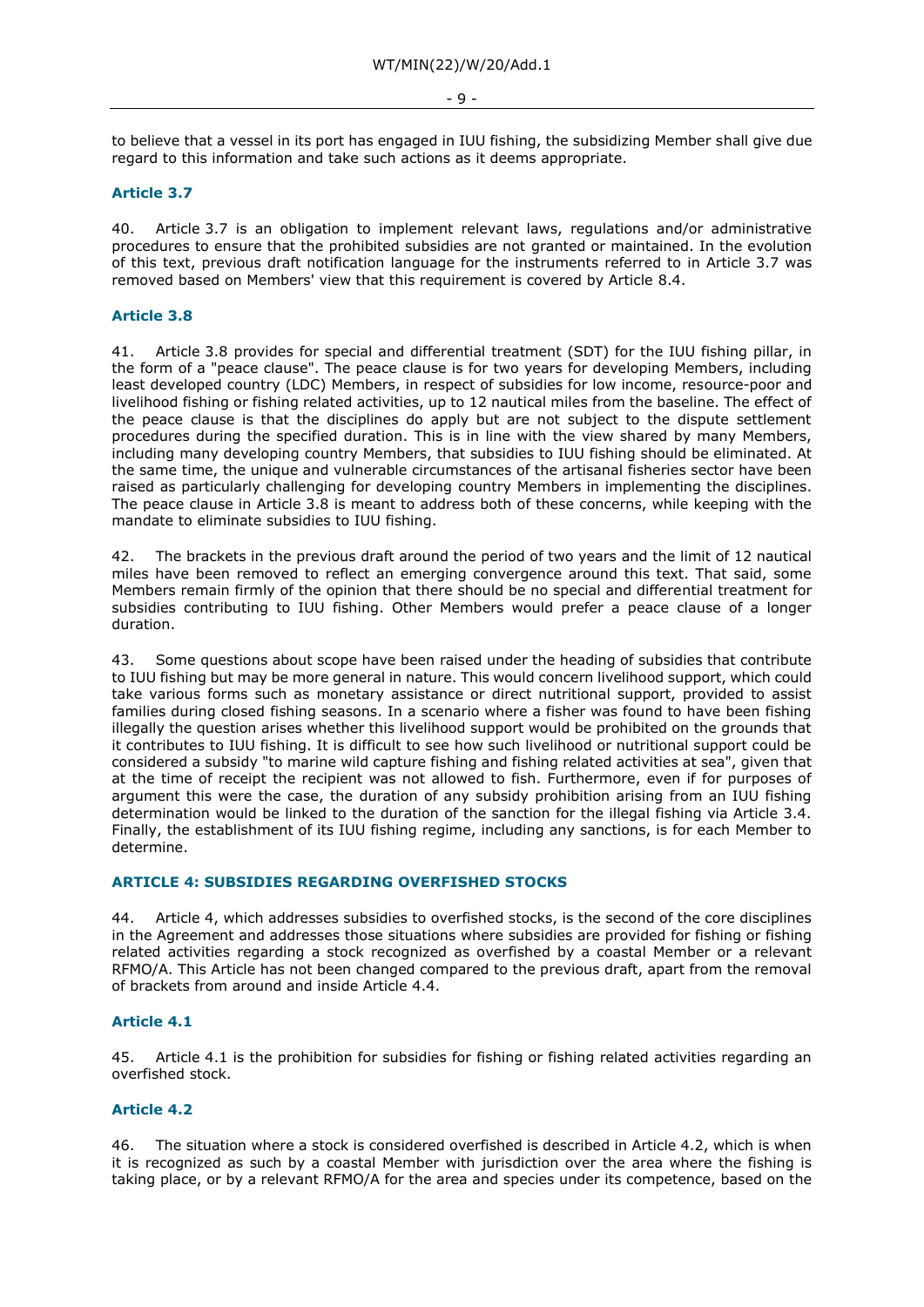best scientific evidence available to it. Clearly, the best scientific evidence available depends on many factors including the data available, the nature of the fisheries areas (for example multispecies tropical fisheries where data on individual stocks may be difficult to ascertain), and the resources available for data collection and assessment.

# **Article 4.3**

47. As an exception to Article 4.1, Article 4.3 provides that a Member may grant or maintain subsidies for fishing or fishing related activities regarding an overfished stock where the subsidies are to rebuild the stock to a biologically sustainable level. A Member may also or alternatively provide subsidies for fishing or fishing related activities regarding an overfished stock where there are other measures implemented to rebuild the stock to a biologically sustainable level.

48. The term "biologically sustainable level" (BSL) is defined in footnote 11. The reference to this footnote is repeated in Article 5.1.1 where it has an identical meaning: the level determined by a coastal Member having jurisdiction over the area where the fishing or fishing related activity is taking place, using reference points such as maximum sustainable yield (MSY) or other reference points, commensurate with the data available for the fishery; or by a relevant RFMO/A in areas and for species under its competence.

49. The footnote refers to MSY as an example of a possible reference point that could be used to determine the BSL of a fish stock. Footnote 11 does not create any hierarchy or imply any preference for the choice of an appropriate reference point for establishing the BSL, as reference points could be based on different methodologies or indicators than, and could be independent of, the concept of MSY. It is left to each Member to determine appropriate indicators and methodology for calculating BSL in a manner best suited to the particular situation and commensurate with the data available for the fishery. For the areas and species under the competence of an RFMO/A, the BSL is that determined by the relevant RFMO/A.

50. One issue that had been raised pertains to subsidies for fishing and fishing related activities in multispecies fisheries where only some of the stocks are recognized as overfished. In these cases, Article 4 is not intended to create a presumption that subsidies for any fishing or fishing related activities on such stocks are prohibited. Instead, the same requirement of Article 4.3 would apply, namely that subsidies or measures are implemented to rebuild the overfished stock or stocks to a biologically sustainable level.

# **Article 4.4**

51. Article 4.4 is identical to Article 3.8 and serves the same purpose, that is, for a period of two years, subsidies granted or maintained for low income, resource-poor or livelihood fishing up to 12 nautical miles from the baseline by developing country Members, including LDC Members, would be exempt from actions based on Articles 4.1 and 10 of this Agreement. In other words, this provision operates as a "peace clause" in respect of disputes being taken in respect of such subsidies. As is the case and for the same reasons that brackets around and inside Article 3.8 were removed, the brackets around and inside Article 4.4 have also been removed.

# **ARTICLE 5: SUBSIDIES CONTRIBUTING TO OVERCAPACITY AND OVERFISHING**

52. Article 5 contains the disciplines on subsidies contributing to overcapacity and overfishing. This Article has been amended compared to the previous draft to incorporate several clarifications and changes of approach in different provisions.

# **Article 5.1 and Article 5.1.1**

53. The core disciplines in this pillar are based on the compromise, "hybrid", approach based on a list of presumptively prohibited subsidies qualified by sustainability-based elements. Thus, the prohibition consists of the provisions of Article 5.1 and the qualifications in Article 5.1.1, read together.

54. Article 5.1 consists of a chapeau containing the main prohibition, followed by an illustrative list of subsidies in subparagraphs (a) through (h) that presumptively contribute to overcapacity or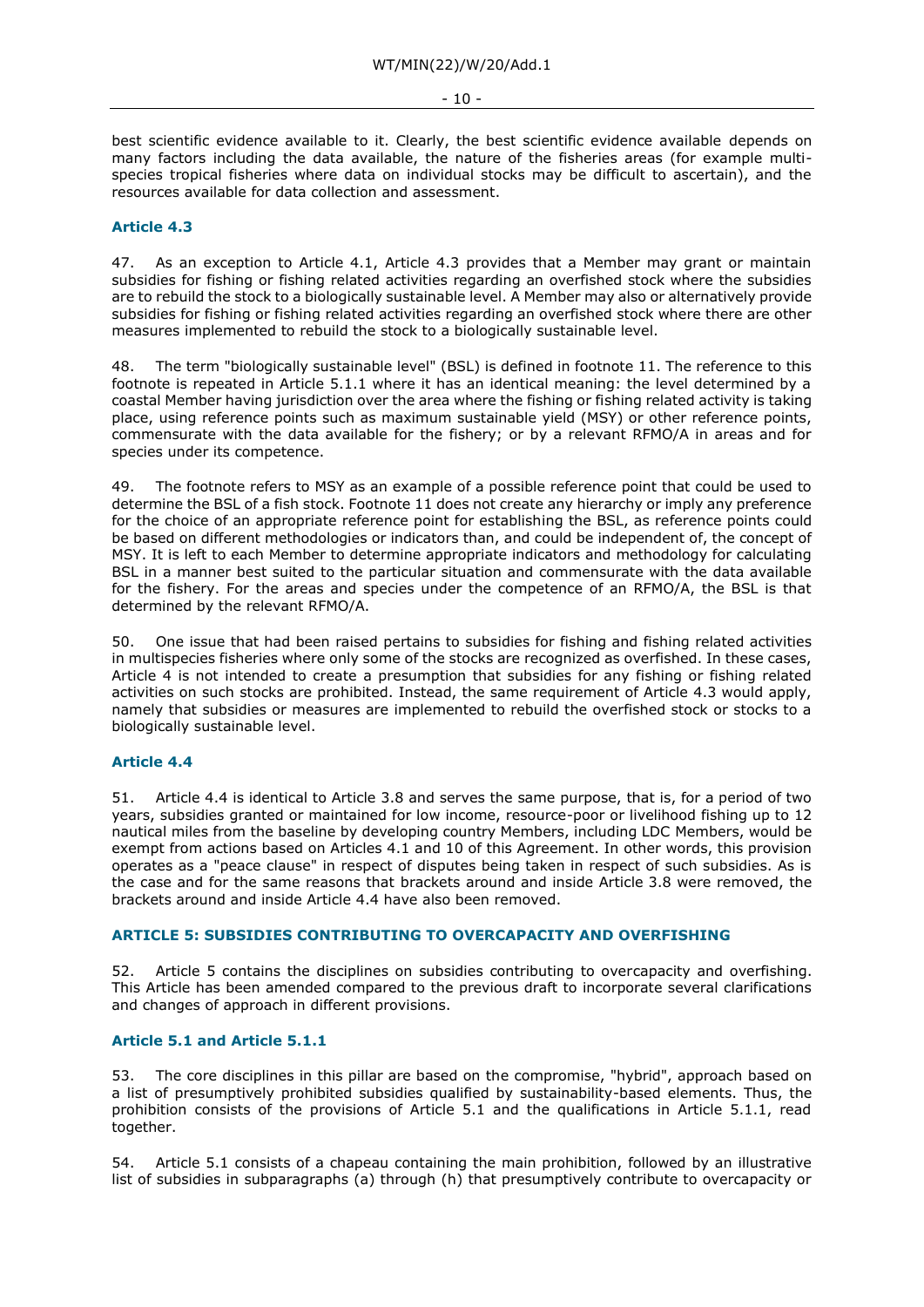overfishing. Article 5.1 then is qualified by Article 5.1.1, which provides that a subsidy is not inconsistent with Article 5.1 if the subsidizing Member demonstrates that measures are implemented to maintain the fish stocks at a biologically sustainable level. To recall, the biologically sustainable level in Article 5 is defined identically to the same term in Article 4, via a single footnote, footnote 11.

55. One important amendment has been made to Article 5.1 based on concerns raised by numerous Members since the two previous drafts were circulated. These concerns had to do with the placement of former Article 5.1(i), referring to subsidies contingent upon or tied to actual or anticipated fishing or fishing related activities in areas beyond the subsidizing Member's jurisdiction. In earlier versions of the draft disciplines, this had been a separate Article creating a straightforward prohibition on this category of subsidies, the explanation being that these were subsidies explicitly for fishing outside the subsidizer's jurisdiction and more likely to contribute to overcapacity and overfishing than, for example, the other subsidies listed in Article 5.1. However, it subsequently was moved into Article 5.1(i) to respond to the concerns of other Members that such subsidies did not necessarily contribute to overcapacity and overfishing, as a Member might be able to demonstrate that there were measures to maintain the stock or stocks were being fished at biologically sustainable levels.

56. The concerns over placement remained, and a significant preponderance of Members called strongly for re-establishing the content of former Article 5.1(i) as a standalone prohibition, as in former Article 5.2. This has been done in this draft for the reasons further elaborated in respect of new Article 5.2, to which the previous Article 5.1(i) was moved.

57. A new footnote, footnote 12, has been added to the start of Article 5.1. The footnote clarifies that Article 5.1 does not apply to subsidies to the extent that they regard stocks that are overfished. This footnote was added to address concerns raised by some Members that a subsidy for fishing a stock that was recognized as being overfished could be permitted under Article 4.3 but, because it is impossible to demonstrate that measures are in place to maintain an overfished stock at a biologically sustainable level, the same subsidy could be prohibited under Article 5.1. Although other Members did not share this concern over the interaction of Articles 4 and 5.1, they were open to this footnote because it ensures that such an interpretation would not arise. It should also be noted that, as set out in the previous Addendum, a fish stock recognized as overfished is in a particularly vulnerable state. Accordingly, the conditions of Article 4.3 are intended to be more stringent than those under Article 5.1.1, given that the object of Article 4.3 is to allow for subsidies or other measures to rebuild the stock to a biologically sustainable level, while that of Article 5.1.1 is to maintain the stock at such a level. At the same time, it was recognized that there could be a subsidy programme under which subsidies were provided both to fishing overfished stocks and to fishing stocks that are at biologically sustainable levels. Under such a programme, the subsidies to fishing overfished stocks would not be prohibited provided the requirements of Article 4.3 were met, and the subsidies to fishing stocks at biologically sustainable levels would not be prohibited provided the requirements of Article 5.1.1 were met. Some Members that had questioned the need for such a footnote indicated that they could accept it on the clear understanding that it did not change the operation of these provisions.

58. In our discussions of the provisions of Article 5.1 and 5.1.1, questions had been raised over the presumption that the listed subsidies contribute to overcapacity and overfishing. One particular concern was that this presumption would mean that no subsidies of the types referred to in Article 5.1 could be provided until after the demonstration referred to in Article 5.1.1 had been completed. Having carefully considered the various suggestions to address this concern by restructuring these provisions, my assessment is that the aim and effect of these suggestions is essentially the same as that of the provisions as they were drafted, albeit using different approaches. In particular, the provisions of Article 5.1.1 contain no requirement to make the referenced demonstration before a listed type of subsidy could be granted, nor any implicit requirement to stop all current subsidization until such a demonstration is made. Instead, the aim and operation of the text is to ensure that sustainability measures factor in as one important consideration in the granting and maintaining of subsidies, and that decisions on subsidization likewise should factor into sustainability considerations. It is this linked set of subsidies and sustainability measures – drafted and implemented as the Member sees fit - that would be the subject of the demonstration. As for the demonstration itself, it would naturally begin with the notifications as required in Article 8 and Committee review of those notifications as provided for in Article 9.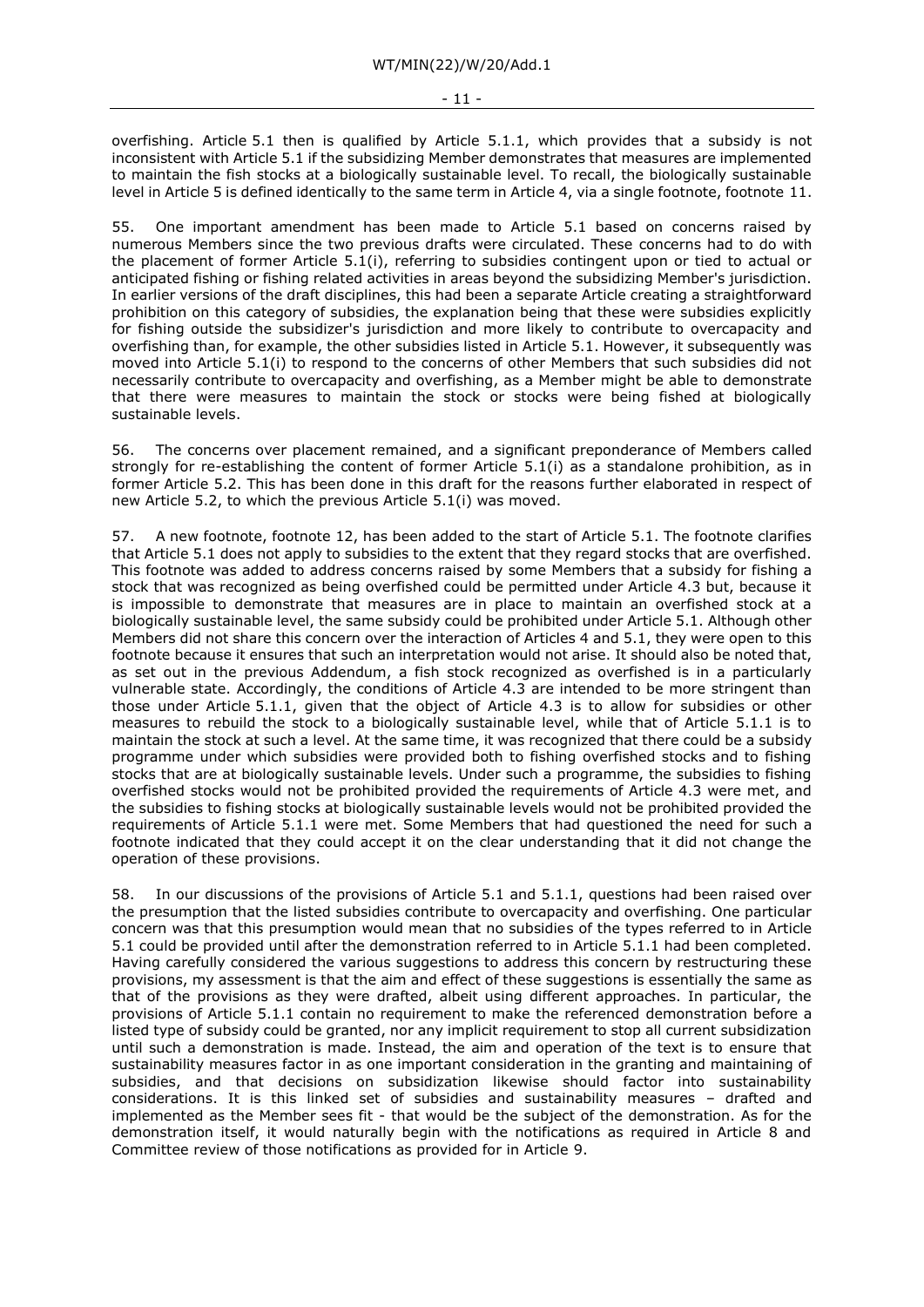#### - 12 -

59. In particular, that review process would allow for other Members to pose questions and identify any issues of concern, and this in turn might lead to bilateral discussions. Ultimately, as a last phase, a dispute settlement proceeding could be initiated to address the issue. Thus, while the list in Article 5.1 refers to certain forms of subsidies that have been identified in many proposals and elsewhere as having the greatest potential to contribute to overcapacity and overfishing, the list does not constitute a blanket prohibition of such subsidies. Rather, the provisions of Article 5.1.1 make clear that because the issue is subsidies that contribute to overcapacity and overfishing relative concepts that can only be understood in the context of a particular fishery – the question of whether a given subsidy is prohibited can only be determined in the context of the fishery in which it is provided. It is exactly that context that is the subject of the demonstration referred to in Article 5.1.1.

60. To elaborate a bit further, from my reading of the current draft text, I would expect that in the majority of cases, simply complying with the notification requirements would be sufficient to "demonstrate" to the satisfaction of other Members that the sustainability elements under Article 5.1.1 have been met. Most of the remaining cases would be clarified through the Committee work and dialogue among Members. A useful example is the experience under the SPS and TBT Agreements. In the more than 25 years of operation of those Agreements there have been tens of thousands of notifications. In respect of these, only several hundred specific trade concerns have been raised, and only a handful of disputes begun. Most of these were resolved before even getting to a ruling by a panel.

61. Seen in this light, demonstration of sustainability under Article 5.1.1 is neither an impossible standard nor a meaningless procedural step. It is rather a step that would begin with and take account of the available data and other information about the subsidy, the fishery or fisheries in question, and specific management measures. And it also would include the various types of multilateral review and other scrutiny provided for in the disciplines.

# **Article 5.2**

62. As noted above, this new draft of the Agreement once again contains a standalone prohibition of subsidies contingent on fishing outside a Member's jurisdiction, in Article 5.2. As I mentioned above, there was a significant preponderance of Members sharing the view that this provision should be moved back to a standalone prohibition to ensure its effectiveness. Some Members preference was to retain the provision as Article 5.1(i), but indicated that they could accept the move back to Article 5.2 so long as the prohibition was accompanied by former Article 5.2(b). That provision exempted from this prohibition the non-collection from operators or vessels of government-togovernment payments, subject to the sustainability elements in Article 5.1.1. That provision has been restored. Thus, new Article 5.2 has the same structure as and is very similar to former Article 5.2 found, for example, in the draft in TN/RL/W/276/Rev.1.

63. The footnote to Article 5.2(a), now footnote 13, has been amended compared to the previous draft by adding clarifying language regarding fishing in a nearby Member's exclusive economic zone pursuant to traditional or historical practices or arrangements, including relating to migratory stocks, an issue of relevance to some Members.

# **Article 5.3**

64. As just noted, Article 5.3 is intended to complement the main prohibition in Article 5.1 on subsidies that contribute to overcapacity and overfishing. It provides for a prohibition of all subsidies to fishing or fishing related activities in the high seas – that is, outside of any coastal Member's or coastal non-Member's jurisdiction and outside the competence of any RFMO/A.

65. Although it has been stated that the sustainability conditionality under 5.1.1 to grant otherwise prohibited subsidies under Article 5.1 *de facto* prohibits subsidies in areas where such demonstration cannot occur, including the high seas, Article 5.2 reinforces this prohibition by providing clarity that subsidies to fishing or fishing related activities in the unregulated high seas are prohibited not only in fact, but also in law.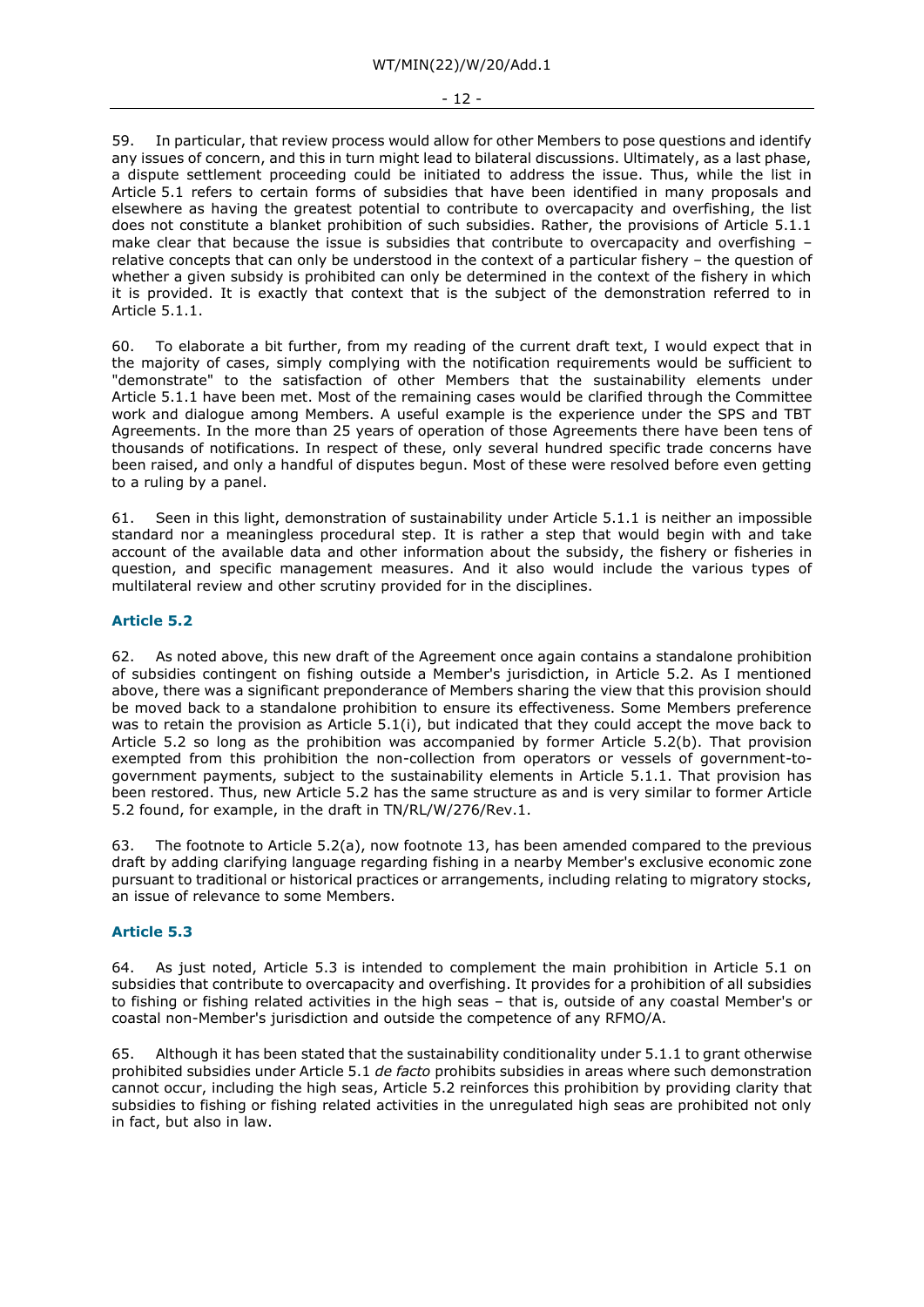#### **Article 5.4**

66. Along with footnote 3, Article 5.4 is part of a new approach to address the differences among Members concerning the two alternatives to this provision that appeared in the previous draft concerning subsidies to vessels not flying the flag of the subsidizing Member. As I stated above, footnote 3 clarifies that a subsidy is attributable to the Member conferring it, regardless of the flag or registry of any vessel involved or the nationality of the recipient. In addition, Article 5.3 requires the subsidizing Member to take special care and exercise due restraint when granting subsidies to vessels not flying its flag. This text is the result of compromise among the Members holding views on the opposite sides of the spectrum.

# **Article 5.5**

67. Article 5.5 concerns special and differential treatment for subsidies contributing to overcapacity and overfishing, which has been an issue of particular concern for many Members in these negotiations. This is not surprising as this is a key element in the overall discussion on balance and ambition in the Agreement on Fisheries Subsidies.

68. For a long time, Members held diverging views on both the structure and content of SDT provisions in this pillar of the disciplines. For this reason, I, as the Chair of the negotiations, was asked to try my hand at putting together different elements in the form of a new clean text on SDT for Article 5. This first try was circulated in an earlier version of this text in TN/RL/W/276/Rev.2 on 8 November 2021.

69. On the basis of the discussions in the NGR, proposals, and textual suggestions from Members, I drafted Article 5.4 of TN/RL/W/276/Rev.2 as my best and honest attempt to reflect where I considered a landing zone could lie among different views at that time. The whole of the Article was in brackets in that draft, to reflect that the provisions remained under discussion. Three weeks later, on 24 November 2021, when I circulated the first Draft Agreement on Fisheries Subsidies in WT/MIN(21)/W/5, the structure of Article 5.4, including the language in it and brackets around it remained virtually unchanged. One addition was a footnote at the start of the Article, which provided that it would not apply to Members whose annual share of the global volume of marine capture production is at or above 10 per cent as per the most recent published FAO data. This was in response to a widespread call during discussions on the previous versions of the text that developing country Members with a relatively large share of global fishing should not be in the position to avail of the SDT provisions.

70. Over the past few weeks, intensive and useful discussions with and among Members have given me the impression that views on SDT in Article 5 may not be as far apart as they had appeared. First, many delegations indicated that they could work on the basis of the approach that was in Article 5.4 of WT/MIN(21)/W/5, subject to some restructuring and rewording to make it more clear that the three elements of SDT in that provision are separate; and second, many Members showed some flexibility in respect of the length of the transition period, the *de minimis* threshold, and the geographical exemption for artisanal fishing.

71. On the basis of this work, I have made certain changes to the previous formulations on SDT in the overcapacity and overfishing pillar, with the aim of making these provisions more broadly acceptable to Members. One important change was to separate and renumber the subparagraphs of the Article to make it more clear that the three elements of SDT are separate although they work in parallel during the transition period. This restructuring has been well-received by delegations, allowing us to focus on the specific elements themselves.

#### *Footnote 14*

72. Footnote 14, which was footnote 12 in the previous draft, has been revised, and the figure of 10 per cent has been replaced with an "X". The entire footnote is in brackets to indicate that some Members are concerned that this is not the appropriate way to indicate that any developing country Member should not avail from SDT. Others consider, however, that those developing country Members with a large share of global marine capture should not be able to avail of SDT for subsidies contributing to overcapacity and overfishing.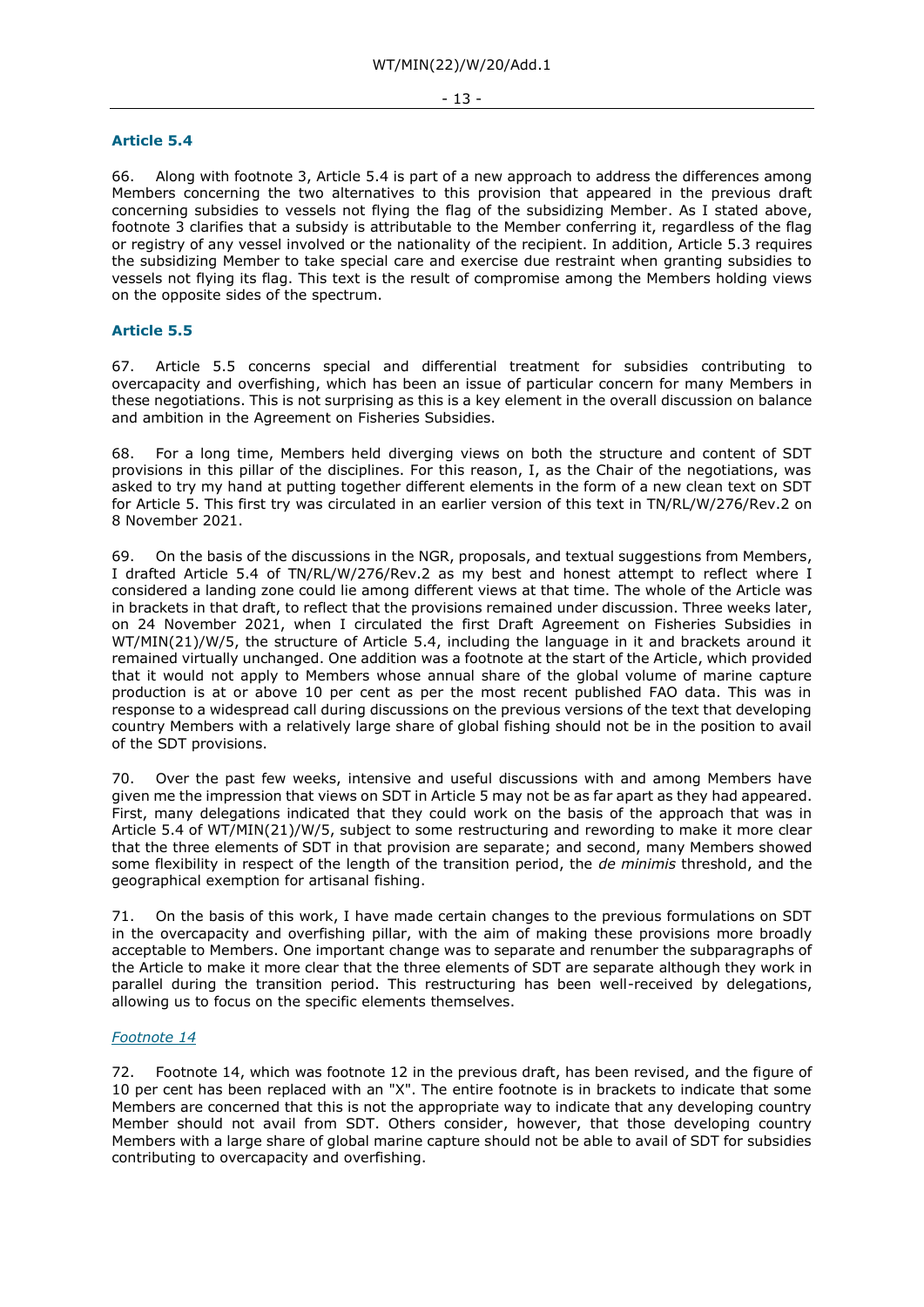73. The other amendment concerns the reference to the most recent published FAO and adds the phrase "as circulated by the WTO Secretariat". The intention of this amendment is to account for potential differences in nomenclature between the UN system and the WTO.

#### *Article 5.5 (a)*

74. Article 5.5(a) provides for a transition period available to all developing country Members not falling under the scope of footnote 14 and that choose to use this provision. During this period a developing country Member would be exempt from the prohibition in Article 5.1. That is, it could grant or maintain the subsidies in Article 5.1 without having to meet the sustainability requirements in Article 5.1.1, in its EEZ and in the area of competence of an RFMO.

75. Members' views on the duration of this transition period continue to range from no, or at best a very short transition period, to the proposal for a transition period of 25 years. However, these represent views at the opposite ends of the spectrum, while it appears that most Members now see the likely outcome within a narrower range. I have incorporated two alternative formulations of the transition period, based on Members' discussions on this issue. The first alternative is 7 years, which represent a mid-point among the gradually narrowing range of numbers that Members have been discussing. The second alternative is based on the suggestion from numerous Members to refer to a specific end-date for the transition period, namely year 2030. This is the target date for implementation of the Sustainable Development Goals and Target 14.6 which, along with the MC11 Ministerial Decision on Fisheries Subsidies, is our mandate for negotiating this Agreement.

76. The numbers associated with the transition period, 7 years or up to the year 2030, have been included in brackets, because this is an area where views have not converged enough for me to present a single suggested outcome.

77. Another new element to the transition period is some further period of flexibility through a two-year peace clause, which would apply after the transition period ended. During this two-year period, a developing country Member using Article 5.1 would still have the obligation to implement that provision but would be exempt from dispute settlement under Articles 5.1 and 10 of this Agreement. A proposal with a similar objective has also been distributed, which would give developing country Members a set number of years after the transition period when they would not have to notify information about stock status.

78. Finally, questions have been raised about the appropriateness and practicability of the final clause of Article 5.4(b) in the previous draft, that Members intending to invoke this provision should inform the Committee in writing before the date of entry into force of the Agreement. To address this concern, the drafting has been changed to mirror that in Articles 8.4 and 8.5, by referring to "within one year of the date of entry into force".

# *Article 5.5 (b)(i)*

79. Article 5.5(b)(i) is intended to provide flexibility for developing country Members with relatively small individual shares of marine global capture production. This provision would apply separately and in parallel to Article 5.5(a), that is during and after the transition period. Under Article 5.5(b)(i), a Member with no more than the specified *de minimis* share of global marine capture would be exempt from Article 5.1, including Article 5.1.1, for as long as its share of catch was below the *de minimis* limit for three consecutive years.

80. The previous draft of the Agreement had proposed a 0.7 per cent share of global marine capture as the threshold. The number was in brackets to indicate that views varied on the threshold percentage, ranging from 0.3 up to 5 per cent. Once again, however, these represented the far ends of the spectrum. Some Members that had indicated a willingness to accept 0.7 per cent stated that this was their compromise position, noting that a Member with 1 per cent share of global catch would be among the top 20 fishing nations in the world with over 800,000 tonnes of fish caught a year. It also was noted that the vast majority of Members currently below a 0.7 per cent share of global catch well below this figure, giving them considerable policy space to increase catch before reaching this threshold. Others pointed out that some developing country Members might reach 0.7 per cent relatively soon, and therefore sought additional policy space.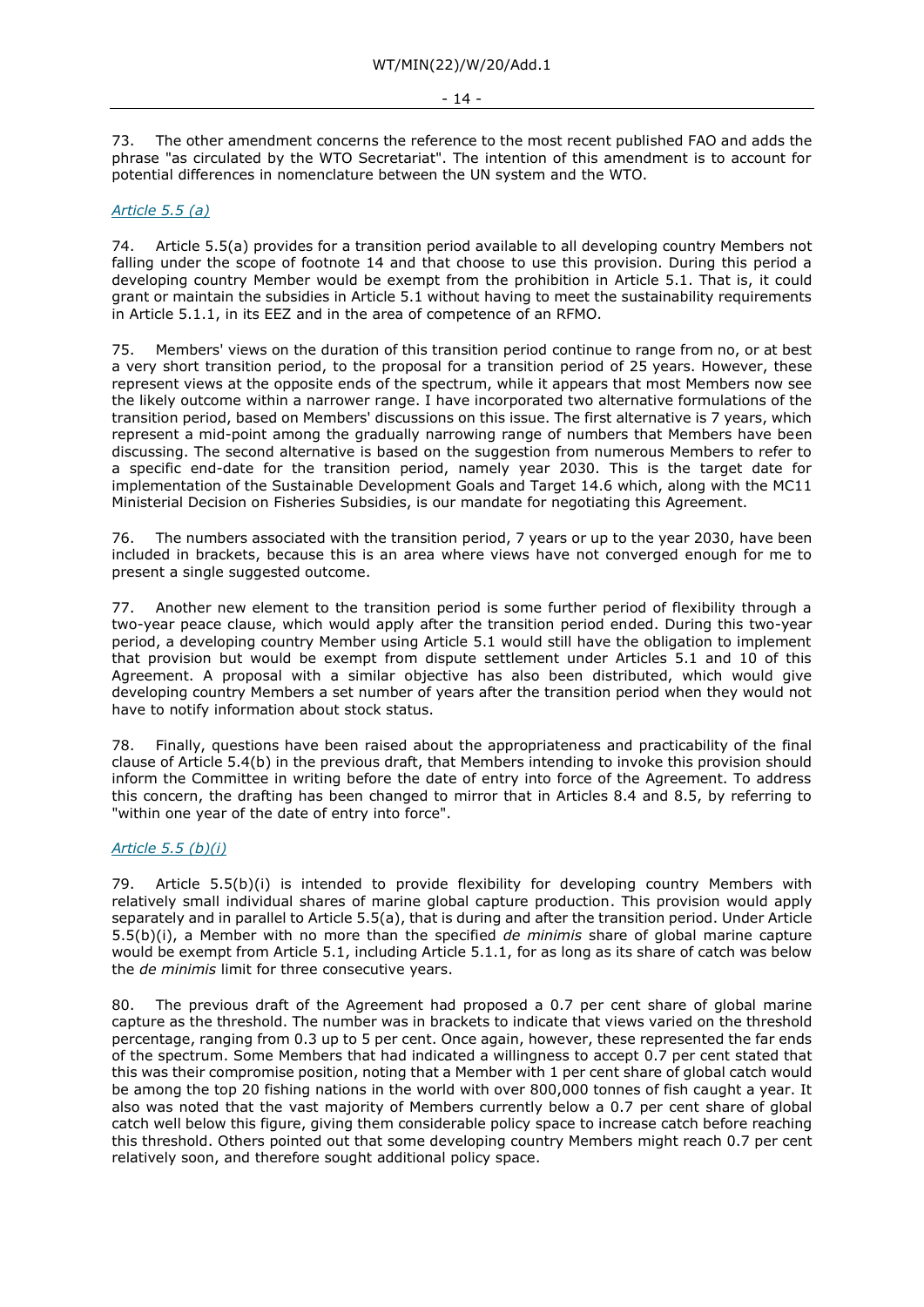81. As a compromise solution, and based on discussion and negotiations among Members, in this new draft, I am suggesting that the *de minimis* threshold for the exemption from Article 5.1 be set at 0.8 per cent share of global volume of marine capture production as per the most recent published FAO data. This number is in square brackets since this is an area where views have not fully converged. In this provision the phrase "as circulated by the WTO Secretariat" has been added for the same reasons as I outlined for footnote 14.

# *Article 5.5(b)(ii)*

82. Article 5.5(b) now contains two subparagraphs because footnote 13 of the previous draft has been moved into Article 5.5(b) as subparagraph (ii). Apart from editorial changes, the text of this provision remains the same. That is, it provides that a developing country Member would remain exempt from Article 5.1 until its share of global marine capture production exceeded the *de minimis*  threshold for three consecutive years. Conversely, Article 5.5(b)(i) would apply again to a Member whose share of global marine capture production fell back below this threshold for three consecutive years.

#### *Article 5.5 (c)*

83. Article 5.5(c) is often referred to as the exemption for subsidies to artisanal fishing. This provision also works separately and in parallel to the transition period in Article 5.4(a). Article 5.5(c) would exempt from Article 5.1, including Article 5.1.1, for all developing country Members not falling under the scope of footnote 14, subsidies to low income, resource-poor and livelihood fishing within a geographic limit. Again, this is a stand-alone provision that operates in parallel with the transition period in Article 5.5(a), and would be relevant after the transition period for those Members with a greater than *de minimis* share of world catch.

84. The previous draft Agreement set a geographic limit of 12 nautical miles (in brackets). Similar to the discussions on the length of the transition period and the *de minimis* threshold, Members' views on what the limit should be are diverse. Some have noted that they see even having such an exemption as a compromise from their earlier opposition to an artisanal fishing exemption, or their view that it should be limited to *de minimis* Members. These Members generally oppose any expansion of the 12 nautical mile limit because it is a permanent exemption. On the other hand, some developing country Members argue that this exemption should apply to the entire EEZ or 200 nautical miles. From recent discussions among Members, I sense that the preponderance of Members are considering numbers in the 12 to 24 nautical mile range. This is the reason that these two figures appear in the text, as alternatives, and in brackets.

85. Those in favour of 12 nautical miles have noted that this is the limit of the territorial sea in UNCLOS where the coastal Member has full sovereignty. Some Members in favour of a limit of more than 12 nautical miles argue, however, that artisanal fishers may fish somewhat beyond 12 miles and that such fishers should not be subject to any conditions or artificial boundaries for any subsidies they may receive. Some Members have suggested 24 nautical miles as an alternative, noting that this is the limit of the contiguous zone as set out in UNCLOS.

86. One technical clarification has been introduced at the end of this provision, to reflect that the baselines from which the geographic scope of the exemptions is measured includes archipelagic baselines, as referred to in Article 47 of UNCLOS, that is from the outermost points of the outermost islands and drying reefs of the archipelago. This means in practice that the exemption for artisanal fishing would apply to all of the waters inside the archipelagic baselines.

#### *Article 5.5 (d)*

87. From our extensive discussions on this issue to date, it has been suggested that Members availing themselves of the SDT provisions nevertheless should aim to provide subsidies in a sustainable manner, with a view to avoiding contributing to overcapacity and overfishing. This has been a shared view of both developed and developing country Members. This is reflected in Article 5.5(d), which was Article 5.4(c) in the previous draft text. Some Members consider that the mandatory "shall" in this best endeavours clause is too strong and have suggested "should" or "may" instead. I have not changed the drafting here, noting the views of many Members that "shall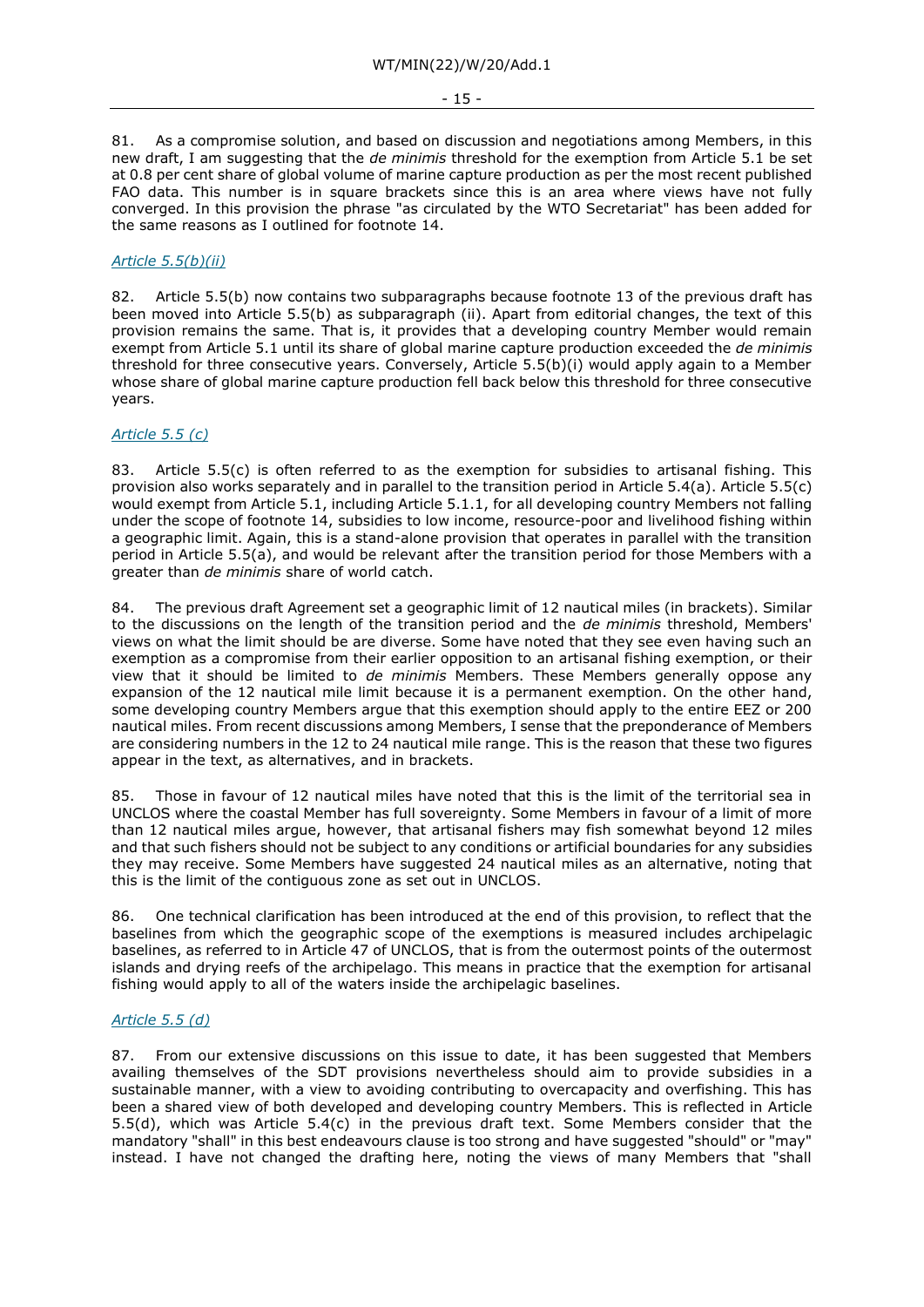endeavour" merely implies a need to be cognizant of potential impacts of subsidies when granting them rather than requiring any specific action.

88. As stated earlier, while the drafting of Article 5.5 is my best and honest attempt at presenting a possible landing zone, divergences remain with regard to specific figures, and I believe Ministers' attention will be particularly warranted in resolving these issues. It must be noted, additionally, that the numbers in brackets are suggested as a compromise between long held positions on this issue.

# **ARTICLE 6: SPECIFIC PROVISIONS FOR LEAST-DEVELOPED COUNTRY MEMBERS**

89. Article 6 contains specific provisions for Least Developed Country (LDC) Members. Articles 6.1 and 6.2 provide for special and differential treatment under Article 5. Article 6.1 is a straightforward exemption for LDC Members from the prohibition in Article 5.1.

90. Article 6.2 provides for a further transition period once an LDC Member has graduated from LDC status. The operational language of this provision is identical to that in Article 5.5(a), and the duration of the transition period is reflected as "X" in square brackets. It has been understood in the discussions of this provision that the number to be filled in here should correspond to the length of the transition period in Article 5.5(a). For LDCs, this transition period would begin when they graduate, rather than at entry into force of the Agreement.

91. Article 6.3 calls for Members to exercise due restraint in raising matters involving an LDC Member, and to explore solutions taking into consideration the specific situation of the LDC Member involved, if any. Furthermore, this provision adds that LDC Members shall endeavour to ensure that the subsidies provided do not contribute to overcapacity and overfishing. This is intended to mirror in the LDC Member-specific provisions the same "best endeavour" language that appears in Article 5.5 (d) pertaining to developing country Members.

92. As part of the overall SDT provisions, brackets around Articles 6.2 and 6.3 have been removed to reflect the removal of brackets around Article 5.5.

# **ARTICLE 7: TECHNICAL ASSISTANCE AND CAPACITY BUILDING**

93. Article 7 has not been amended but the brackets have been removed. It concerns technical assistance and capacity building for developing country Members, including LDCs, for the purpose of implementing these disciplines.

94. It also refers to the establishment of a voluntary WTO funding mechanism and clarifies that contributions of WTO Members to such mechanism shall be exclusively on a voluntary basis and shall not utilize regular budget resources. A concept note on the funding mechanism has been circulated to Members.

# **ARTICLE 8: NOTIFICATION AND TRANSPARENCY**

95. Article 8 sets forth the provisions on notifications and transparency, which Members view as critical for the implementation of the Agreement.

# **Article 8.1 chapeau**

96. As a general principle, the notification and transparency requirements for the Agreement on Fisheries Subsidies are intended to be in addition to the existing rules of the SCM Agreement. In this regard, the chapeau to Article 8.1 provides that the information requirements under Articles 8.1(a) and 8.1(b) are without prejudice to Article 25 of the SCM Agreement; that is they are in addition to and not in lieu of that provision.

### *Article 8.1 (a)*

97. Article 8.1(a) requires the provision of information on the kind of fishing activity for which a notified subsidy is provided, and relevant catch data, with footnote 15 providing that this information is in addition to that provided pursuant to Article 25 of the SCM Agreement.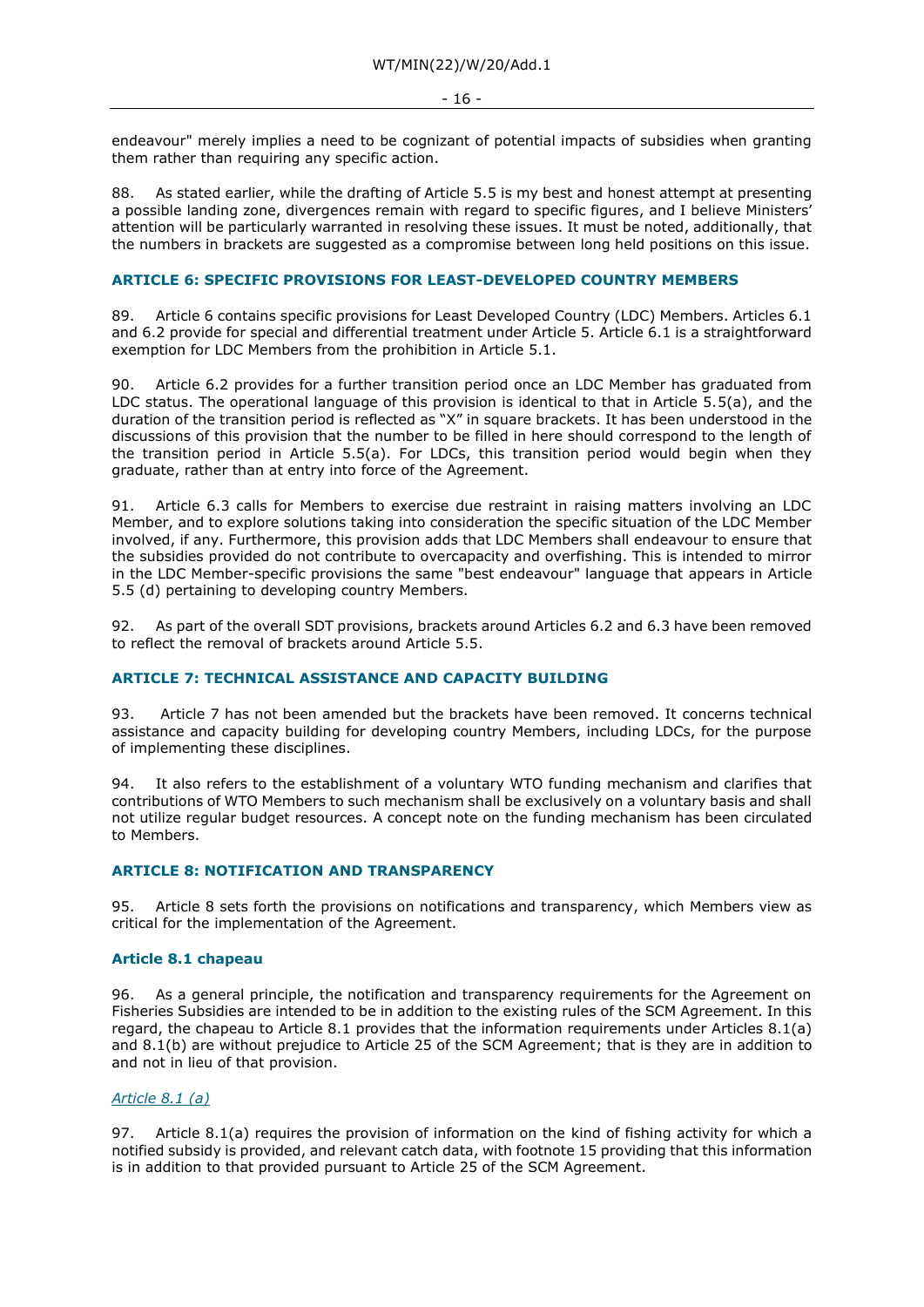#### - 17 -

98. Footnote 16 to Article 8.1(a), which was in brackets in the previous draft, is part of the overall SDT provisions in the disciplines. The aim of the footnote is to address concerns that the transparency and notification requirements in Article 8 should not be overly burdensome for developing country Members, including LDC Members. In this regard, the footnote provides for a four-year periodicity for the notification of the information referred to in Article 8.1(a) for Members falling within the *de minimis* threshold provided for in Article 5.5(b)(i). As the specific number for the *de minimis* threshold in Article 5.5(b)(i) is in brackets, the specific number for the *de minimis*  threshold in footnote 16 also is in brackets.

99. Article 8.1(a)(ii) requires the provision of certain catch data for the fishery for which the subsidy is provided. To provide for the situation of multispecies fisheries, where catch data by species may be difficult to report, the provision allows for reporting by species or group of species. In addition, footnote 17 provides that for multispecies fisheries a Member may provide other relevant and available catch data.

### *Article 8.1 (b)*

100. Article 8.1(b) requires notification "to the extent possible" of certain information pertaining to the fisheries, stocks and vessels in respect of which subsidies are provided.

101. The first item under Article 8.1(b) requires notification of the status of the fish stocks in the fishery for which the subsidy is provided, along with whether such stocks are shared or managed by an RFMO/A. This subparagraph also includes, within parentheses, examples of the stock status to be notified. The terms in question, "overfished", "maximally sustainably fished", and "underfished are the terms used by the FAO, for example in its SOFIA report. In addition, the reference points used to establish the status are to be notified.

# **Article 8.2**

102. Article 8.2 requires annual notification "to the extent possible" of fuel subsidies to fishing and fishing related activities that are not specific. As noted above, the language was developed by a group of interested Members with different and somewhat opposed views on this issue as a formulation around which all of them could converge.

103. Article 8.2 has some changes compared to the previous formulation of the same provision, Article 8.1bis in the previous draft (WT/MIN(21)/W/5). First, concerning the placement, the discussion of new proposed Article 8.2 led to the conclusion that this separate provision should not be mixed with what is covered by Article 8.1, which refers to the SCM Agreement, given that nonspecific subsidies are outside the scope of the SCM Agreement. The suggestion was that, logically, this provision should immediately follow Article 8.1. Second, the old footnote 18 to Article 8.1bis in the Draft Agreement (WT/MIN(21)/W/5) clarified that this provision is without prejudice to Article 25 of the SCM Agreement. However, with the inclusion of the new Article 8.9, which is more general and clarifies that notifying a measure does not prejudge its legal status under the SCM Agreement, its effects or its nature, in Members' view the old footnote 18 became redundant and it was deleted.

104. In the discussion of this provision, it has been noted that the information that would be collected could be informative in the reviews of the substantive operation of the Agreement under Article 9.4. This element of discussion was an important consideration to many Members in finding the transparency elements in 8.2 to be a compromise approach to the overall treatment of nonspecific fuel subsidies in this Agreement.

105. This provision is related to Article 1 and deletion of the former Article 1.2 on non-specific fuel subsidies. As a reminder, Members' views on how to deal with this sensitive issue covered a spectrum from the simple deletion of the brackets around Article 1.2 at one end, to the deletion of Article 1.2 itself and any transparency provision on these subsidies at the other end.

106. As mentioned above, the compromise solution arising from the long process we had on this issue that most Members could live with was to add language on transparency in respect of nonspecific fuel subsidies, currently reflected in Article 8.2, and to delete Article 1.2.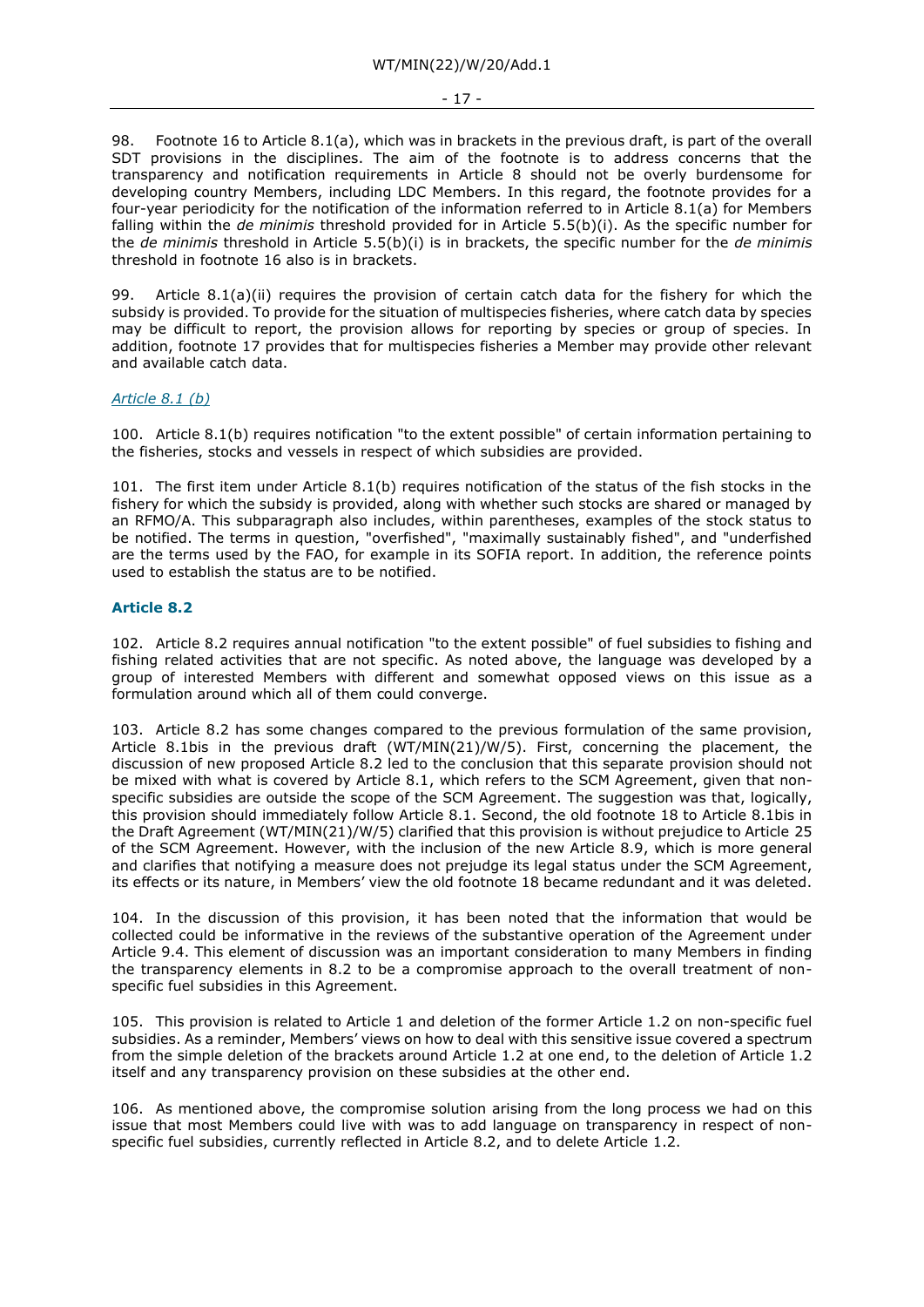#### - 18 -

107. Adding this new provision has caused the remaining paragraphs of Article 8 to be renumbered. Similarly, new Article 8.9 caused the further renumbering of former Article 8.8 to Article 8.10.

# **Article 8.3**

108. Article 8.3 contains specific notification and transparency requirements, to be notified on an annual basis, relating to: (a) lists of vessels and operators that have been affirmatively determined as having been engaged in IUU fishing; (b) information indicating the use of forced labour by vessels or operators; and (c) information about government-to-government fisheries access agreements or arrangements. Subparagraph (b) is in square brackets, reflecting that discussions on this provision are continuing.

109. Article 8.3(c) requires transparency in respect of government-to-government access agreements. Namely, the notification of (i) the titles of the agreements or arrangements; (ii) a list of their parties; and (iii) to the extent possible, the full text of the agreement or arrangement.

110. Article 8.3(c) has evolved considerably since it was first included in TN/RL/W/276/Rev.1 when only the titles of and parties to the agreements or arrangements were to be notified. In line with suggestions that there should be greater transparency for access agreements, additional information to be included in the notification was listed in TN/RL/W/276/Rev.2. As some Members were concerned that these additional transparency requirements were excessive and unnecessarily burdensome and might involve confidential information, the text in Article 8.3(c) reflects a middle ground, with the retention of some but not all items from the version in TN/RL/W/276/Rev.2, and item (iii) put in terms of "to the extent possible" due to concerns over confidential or otherwise nondisclosable information.

# **Articles 8.4 and 8.5**

111. Articles 8.4 and 8.5 refer, respectively, to notification of measures in existence or taken to ensure the implementation and administration of this Agreement, and a description of a Member's fisheries regime with references to its laws, regulations and administrative procedures relevant to this Agreement.

112. Under Article 8.4, the information to be notified pertains to a Member's specific measures and steps for implementing and administering the obligations under the Agreement. These include steps to implement the prohibitions in Articles 3, 4 and 5 generally, as well as new measures to implement the prohibitions in Article 3. This latter is linked to the notification obligation in Article 3.5.

113. The scope of Article 8.5 is broader and more general. It requires the provision of a description of a Member's fishing regime, including references to the Member's relevant legal instruments. It is thus meant as an overview, and an index to where the relevant legal instruments can be found. This notification would only need to be updated when any changes were introduced, and could be made by providing a link to an official website.

# **Article 8.6**

114. Article 8.6 provides for a mechanism whereby Members can seek additional information from another notifying Member. It is similar to the mechanism under Articles 25.8 and 25.9 of the SCM Agreement.

# **Article 8.7**

115. Article 8.7 links using the flexibilities or the sustainability qualifications to prohibitions in the different pillars of the disciplines to certain notification requirements, both those in Article 4.3 and Article 5.1.1 available to all Members, and those in the various provisions containing special and differential treatment for developing and LDC Members.

116. Subparagraph (a) indicates the information that must be provided to use the flexibilities or sustainability qualifications to prohibitions found in Article 4.3, Article 5.1.1., Article 5.4, and Article 6. This is the information notified under Article 25 of the SCM Agreement and Article 8.1 of this Agreement. All of the notification requirements referenced in subparagraph (a) of Article 8.7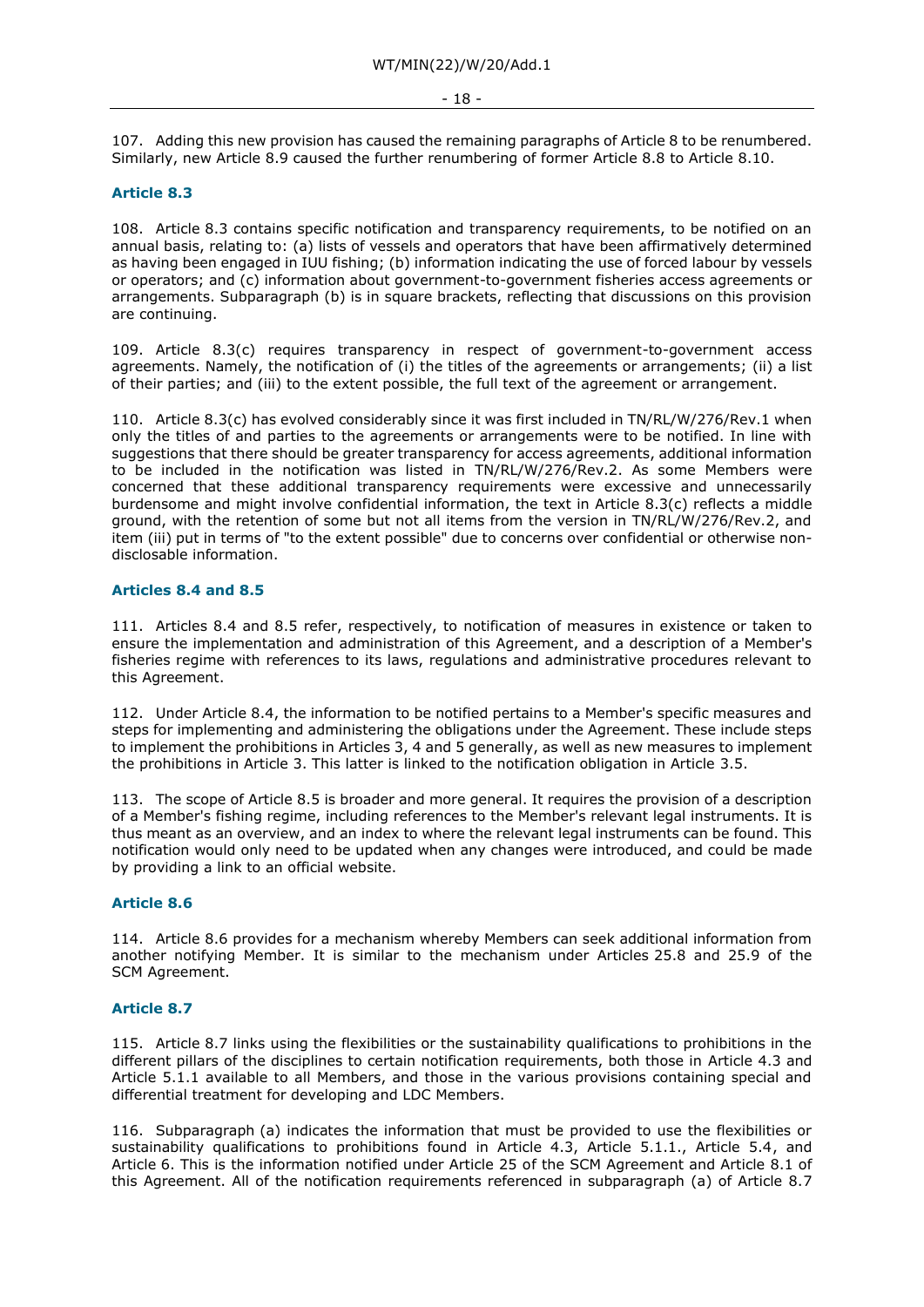already apply or are meant to apply to all Members pursuant to Article 8.1(a), so this text does not impose additional notification requirements in respect of the SDT provisions beyond those that generally apply to all Members.

117. To invoke Article 4.3 or Article 5.1.1, subparagraph (b) of Article 8.7 requires notification of the specific information called for in Article 8.1(b)(i) and Article 8.1(b)(ii). This reflects Members' view that these types of information would become relevant and important for assessing whether the requirements for using the provisions in question have been met.

118. New footnote 19 has been added to Article 8.7 to clarify that there is no requirement to notify subsidy programmes before they are implemented, or prior to what is required under the regular notification process. This is a broadly shared understanding among Members, which is reflected in this footnote for clarity and does not change the substance of Article 8.7. This footnote also contains a cross-reference to footnote 16, pertaining to the periodicity of notifications by developing country Members below the *de minimis* threshold in Article 5.5(b)(i).

# **Article 8.8**

119. Article 8.8 addresses the call by many Members for transparency in respect of the operation, decisions and measures of RFMO/As. The information to be provided includes the instrument establishing the RFMO/A, its areas and species of competence, stock status, conservation and management measures, and information regarding IUU determinations and listings.

#### **Article 8.9**

120. Article 8.9 is a new provision which repeats verbatim the text of Article 25.7 of the SCM Agreement. In particular, it provides that notifying a measure under the Agreement does not prejudge its legal status, effects or nature.

#### **Article 8.10**

121. Article 8.10 provides that there is no requirement to notify confidential information. This responds to concerns of some Members that some of the information relevant to items listed in this Article might be impossible to provide due to its confidentiality.

# **ARTICLE 9: INSTITUTIONAL ARRANGEMENTS**

122. Article 9 contains provisions relating to institutional arrangements. These provisions reflect among other things convergence around the idea that the disciplines on fisheries subsidies should be a standalone agreement rather than an annex to the SCM Agreement, the other option that has been under discussion.

123. Article 9.1 establishes a Committee on Fisheries Subsidies, to carry out the responsibilities assigned to it under the Agreement. As elaborated in the subsequent paragraphs, these responsibilities include monitoring the implementation of the Agreement.

124. Article 9.2 provides that the Committee shall examine the information notified under the Agreement not less than every two years. Because the notification requirements are found in Article 8 and Articles 3.3 and 3.5, this provision refers to these two Articles generally.

125. Article 9.3 provides for an annual review of the operation of the instrument, similar to that found in other WTO Agreements. These reviews would be straightforward reports to the Council for Trade in Goods with information on the Committee's activities such as meetings, review of notifications, and so forth. This is analogous to the annual reviews conducted by the SCM Committee pursuant to Article 32.7 of the SCM Agreement, and indeed the drafting of this provision is identical to that of SCM Article 32.7.

126. Article 9.4 provides for a periodic review of the substantive operation of this Agreement. During the discussions on this provision, there was a general understanding that this review is distinctly different from the annual review under Article 9.3. Its purpose is to assess the effectiveness of the Agreement against its overall objective and to identify possible modifications to improve its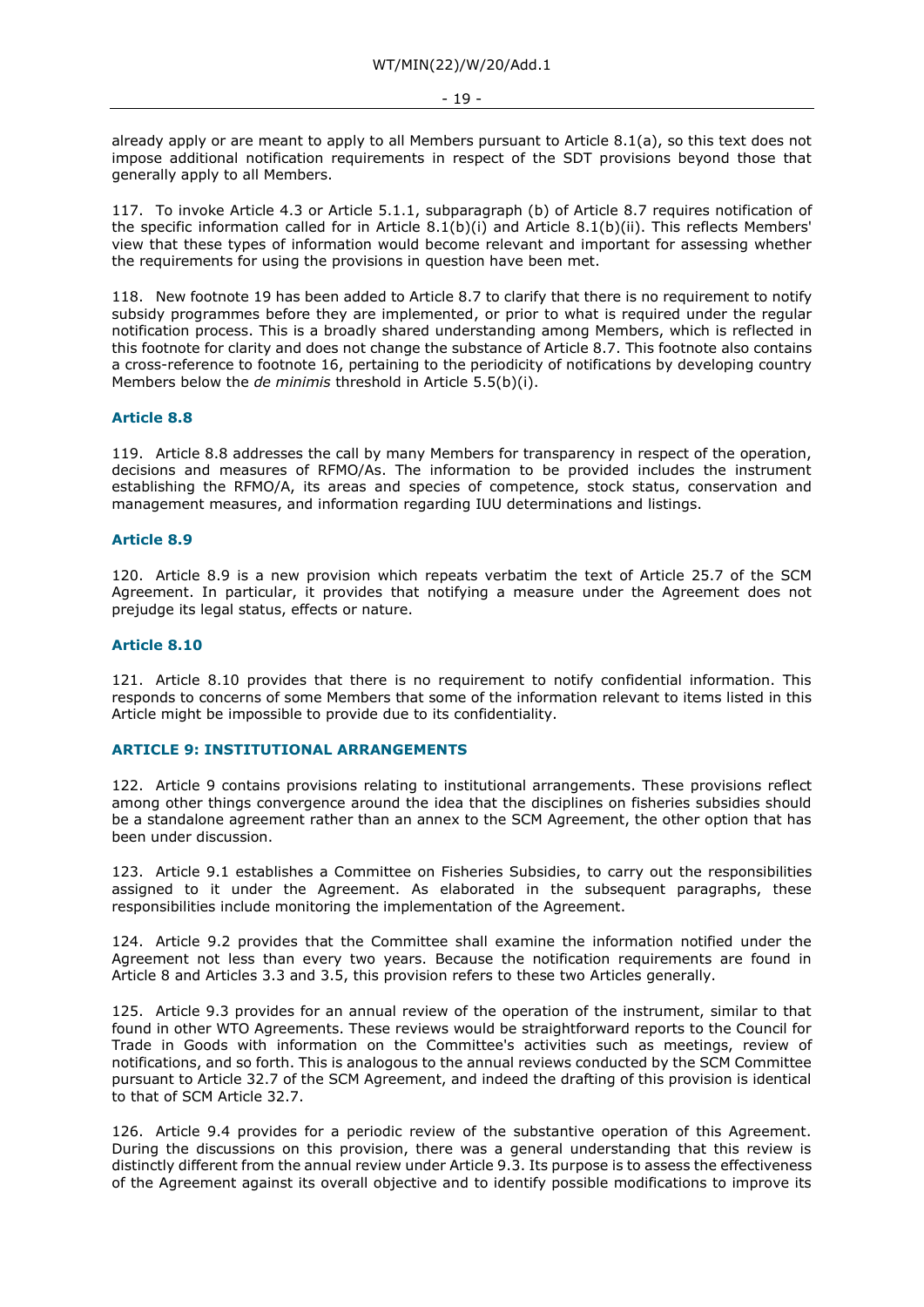- 20 -

operation, which it has the possibility to submit to the Council for Trade in Goods. Members generally considered that the first of these reviews should be undertaken after a sufficiently long period of operation to allow for the development of experience in applying the disciplines and to evaluate their effects on the sustainability of fisheries. The text reflects the widely held view that five years after entry into force, and every three years thereafter, would be appropriate intervals for these reviews.

127. Article 9.5 requires the Committee to maintain close contact with the FAO and other relevant international organizations in the field of fisheries management, including relevant RFMO/As.

### **ARTICLE 10: DISPUTE SETTLEMENT**

128. Article 10 sets forth the provisions related to dispute settlement, in two paragraphs. Paragraph 1 provides that Articles XXII and XXIII of the GATT 1994, as elaborated and applied by the *Understanding on Rules and Procedures Governing the Settlement of Disputes* (DSU), apply to the entire Agreement. Paragraph 2 provides that the dispute settlement rules for prohibited subsidies in Article 4 of the SCM Agreement apply to Articles 3, 4 and 5 of this Agreement on Fisheries Subsidies.

129. The intention of this structure is to clarify that Article 4 of the SCM Agreement would be applicable to disputes concerning those Articles of the Agreement on Fisheries Subsidies while the DSU would apply to the rest of its provisions. First, the general rules for dispute settlement in Article XXII and XXIII of GATT 1994 and the DSU apply to the Agreement on Fisheries Subsidies as a whole (Article 10.1). Second, Article 4 of the SCM Agreement would apply to consultations and the settlement of disputes under Article 3, 4 and 5 of Agreement on the Fisheries Subsidies (Article 10.2). To ensure that the relationship between these two provisions is clear, paragraph 10.2 begins with the phrase "without prejudice to paragraph 1".

130. Footnote 22 is purely for clarity. This footnote states that for purposes of this Agreement on Fisheries Subsidies, the term "prohibited subsidy" in Article 4 of the SCM Agreement refers to the subsidies subject to the prohibitions in Articles 3, 4 and 5 of the Agreement on Fisheries Subsidies. The reason is to avoid any possibility that subsidies covered by Article 3 of the SCM Agreement could be considered relevant under or somehow covered by the prohibitions in Articles 3, 4 and 5 of the Agreement on fisheries subsidies, responding to a concern that had been raised.

131. Footnote 21 to Article 10.1 is substantive, as it excludes non-violation claims and situation claims under Article XXIII of the GATT 1994 and Article 26 of the DSU. The discussion of this issue centered on the sustainability objective underpinning the Agreement on Fisheries Subsidies, which sets it apart from the GATT 1994 and other WTO Agreements that address trade and trade-related matters. In this view, there were concerns that non-violation claims and situations claims would bring uncertainty and unpredictability in applying the disciplines. In addition, it was noted that these types of claims have rarely been made and even more rarely have succeeded. Thus, footnote 21 states that subparagraphs 1(b) and 1(c) of Article XXIII of the GATT 1994 and Article 26 of the DSU shall not apply to the settlement of disputes under the Agreement on fisheries subsidies.

132. Another issue that has been raised is that of the standard of review for panels addressing certain claims under the Agreement on Fisheries Subsidies. In particular, Members agree that the WTO is not a fisheries management organization, and that thus WTO dispute settlement should not conduct *de novo* reviews of fisheries specific matters such as stock assessments or IUU determinations. To this end, over the course of the negotiations some Members have suggested adding various separate standard of review provisions to address such matters. Other Members have considered that this is not necessary, as the drafting of the disciplines themselves should make clear the applicable standard of review for each provision. For example, the procedural steps in Article 3.3 are what would be reviewable in a dispute regarding an IUU determination, rather than the substantive foundation of that determination. The balance of the different views appeared to be in the latter sense, and therefore there is no provision in Article 10 or elsewhere for any specific standard(s) of review.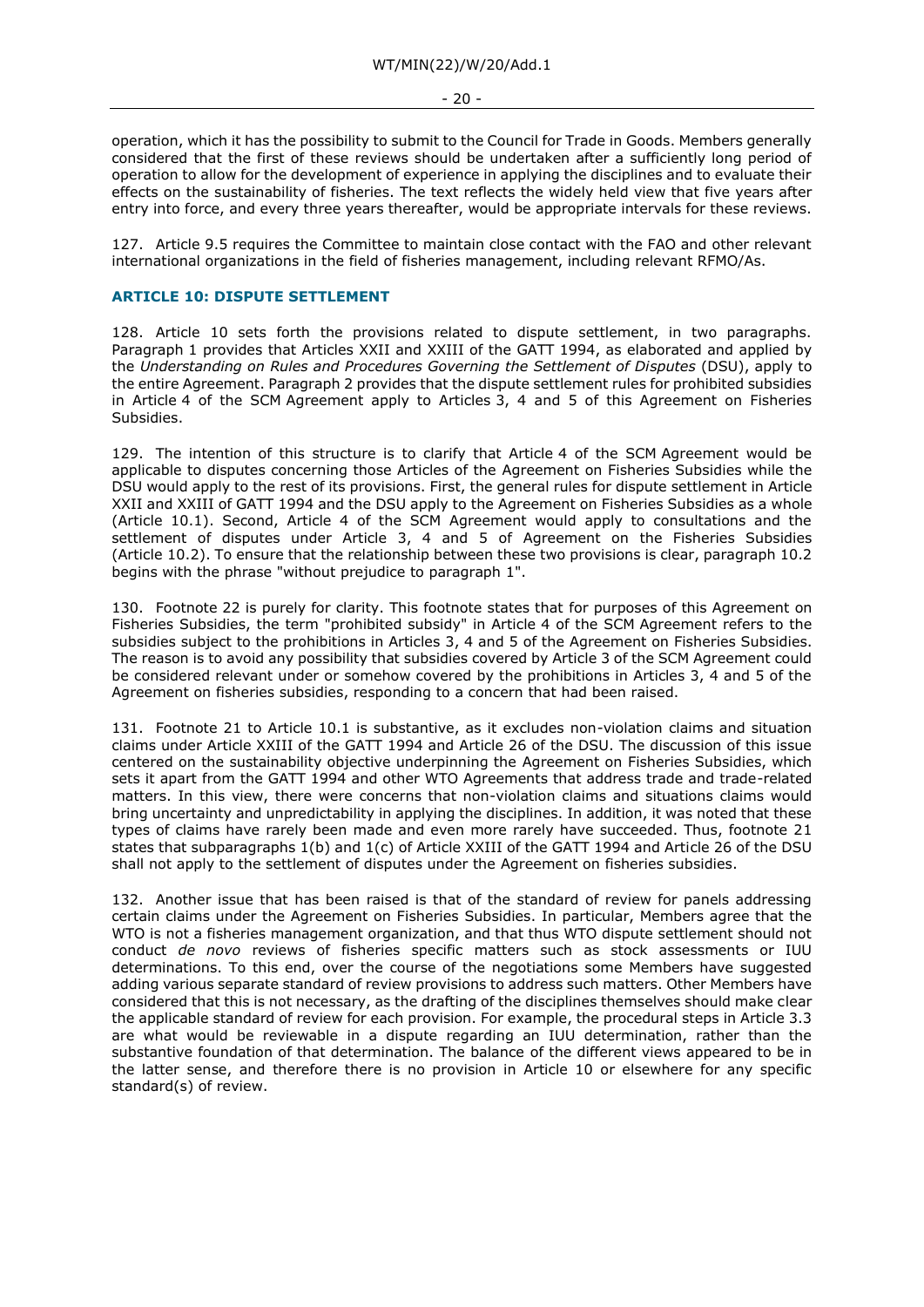#### - 21 -

#### **ARTICLE 11: FINAL PROVISIONS**

#### **Overview**

133. During the negotiations, it was clear that some draft provisions that had gained a level of support did not belong readily to one of the existing provisions. Article 11 "Final Provisions" contains six paragraphs that do not fit readily into the other ten Articles, or that apply to some, but not all, of them.

# **Article 11.1**

134. Article 11.1 addresses the issue of subsidizing where the status of the stocks being fished is unknown. The provision requires Members to take special care and to exercise due restraint when granting subsidies to fishing or fishing related activities regarding such stocks. This can be viewed as an application of a precautionary approach to fisheries management.

135. As for the requirement of both due restraint and special care, this is to reflect that these are complementary rather than alternative concepts, as the former covers something that a Member shall do and the latter something that a Member shall refrain from doing.

#### **Article 11.2**

136. Article 11.2 provides for an exception applicable to all Members for disaster relief.

137. The drafting reflects the fact that disasters can be caused by many factors, some natural, such as hurricanes and tsunamis, and some man-made, such as oil spills and similar events, all with a direct impact on the marine environment and the lives and livelihoods of those that depend on fishing. Footnote 23 clarifies that this provision does not apply to economic or financial crises, to respond to concerns that an unmodified reference to "disasters" could open a wide loophole in the disciplines.

138. The chapeau to this provision states that this exception does not apply to subsidies contributing to IUU fishing (Article 3) or to subsidies regarding overfished stocks (Article 4).

139. Subparagraphs (a) through (d) set forth the conditions for the subsidies that can be provided pursuant to this provision in respect to a given disaster. These are that the subsidy must be limited to the relief of that disaster, in the affected geographic area and for a limited period, and for reconstruction subsidies, limited to restoring the affected fishery and/or fleet to its pre-disaster level. Previous references to sustainability criteria have been deleted based on discussions among Members, including that these could make the provision redundant with Article 5.1.1.

#### **Article 11.3**

140. Article 11.3 sets forth in two paragraphs disclaimer language aiming to ensure the common view of Members that this Agreement and its operation shall not affect in any way issues of territorial claims or delimitation of maritime boundaries, including in the context of WTO dispute settlement.

141. The first paragraph is intended to ensure that nothing in the Agreement or arising from the Agreement has any implications for territorial claims or claims relating to the delimitation of maritime boundaries. The second is intended to ensure that a WTO panel established under the Agreement shall not make findings that would imply that one territorial claim prevailed over another such claim.

142. Even though Members share this objective for this provision, they have had opposing views on how it should be addressed in the text, particularly concerning the issues relating to dispute settlement. Some Members preferred to have no text on this issue, some had a strong preference for the language in Article 11.3(b) of the Draft Agreement in WT/MIN(21)/W/5, and some wanted a text but did not support that version. One point made to me on several occasions is that it is extremely unlikely that a WTO Member would go to WTO dispute settlement with a subsidies claim under this Agreement that would require a panel to decide which Member had jurisdiction over an area of sea claimed by two or more Members. Based on common practice in other areas of work of the WTO, first there would probably be informal consultations between Members, then the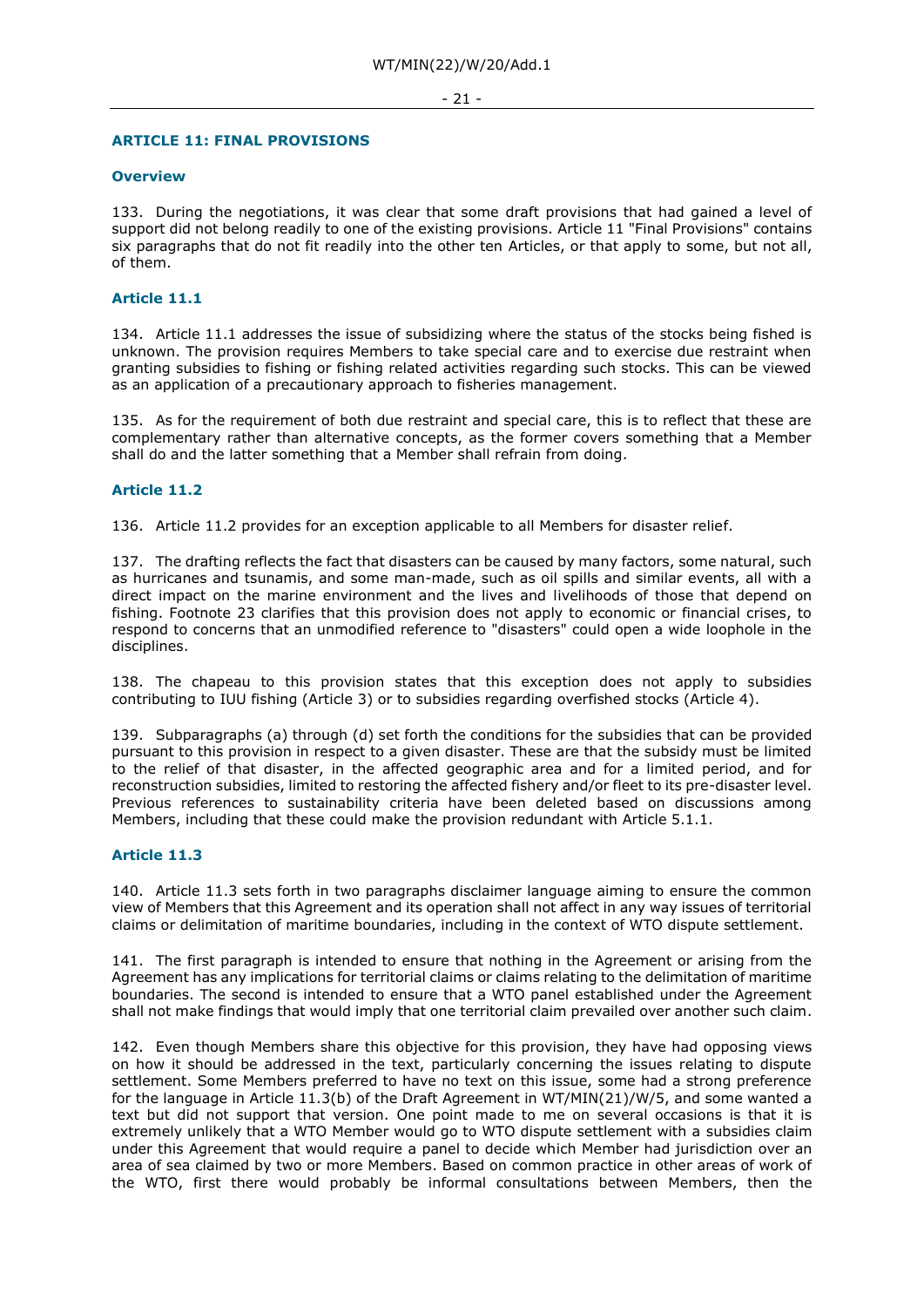Committee process where the subsidy concern would be raised, then there would be the notification of consultations under the DSU, and then there would be a request for the establishment of a panel in the DSB. At each stage, it would be clear to the complaining party that the territoriality issues were present in the matter, making it very unlikely that a subsidy dispute would be pursued.

143. Some Members nevertheless considered it important to provide explicit guidance to a panel, should such an issue arise in a dispute under this Agreement, however remote the chance.

144. The differences as to any text on territoriality could be summarized as follows:

- First, whether it is only the party complained against in a dispute under this Agreement that could make a statement or assertion regarding a territorial claim that would trigger the panel to act in a particular way, or whether such a statement by a third party to the dispute under this Agreement also could do so;
- Second, what the panel could do if such a situation arose would it be able to make its own assessment of whether the territoriality assertion was relevant to the particular issue about WTO compliance, or should it accept the assertion without any assessment; and
- Third, how the panel would handle this situation in its report would it explain why it found the assertion about territoriality relevant or not relevant to the WTO dispute claim, or would it restrict its report on this particular subsidies claim to a simple statement that an assertion had been made.

A further concern that I heard from several delegations is that we must ensure that any provisions in the Fisheries Subsidies Agreement referring to territoriality would not have implications under other WTO agreements that have no such provisions.

145. Article 11.3 (b) in this new draft of the Agreement reflects a compromise that was identified through a very constructive and collaborative process of discussion among interested delegations, and a desire to find a solution that all could accept, even though it is the preferred outcome of no delegation. The language is different in some ways compared to the earlier formulation of the same provision in WT/MIN(21)/W/5. First, it uses the phrase "shall make no findings", compared to the former language "shall not entertain any claim". Second, it uses the phrase "base its findings" compared to the former language "address any issues". The third change of terminology is the new term "asserted" compared with the former term "contested". In addition to these changes of specific language, a further change is to make no reference to either a party or a third party to a WTO dispute. The delegations participating in the discussion felt that these changes, including the constructive ambiguity regarding parties and third parties, achieved a level of comfort that they could live with.

146. Footnote 24 clarifies that the same limitation as in Article 11.3(b) would apply to any Article 25 arbitration that might take place instead of a panel. This footnote was suggested to cover the possibility that arbitration under Article 25 of the DSU could be used to resolve a dispute, in lieu of a dispute settlement panel by the DSB.

# **Article 11.4**

147. Article 11.4 contains a disclaimer to clarify that nothing in this Agreement shall prejudice the jurisdiction, rights and obligations of Members under international law, including the law of the sea.

148. This provision draws on and reflects extensive discussions aiming to ensure that existing rights and obligations under other international instruments, and more generally under international law, are not affected by this new Agreement. The specific reference to the law of the sea in this provision is strongly supported given the close intersection of the subject matter of this new Agreement and existing international fisheries instruments. While concern has been raised that this reference is a synonym for the UN Convention on the Law of the Sea (UNCLOS) to which not all WTO Members are parties, in fact it is a broader term encompassing everything that can be considered the international law of the sea, which in turn applies in an individual way to each individual Member depending on what it has accepted.